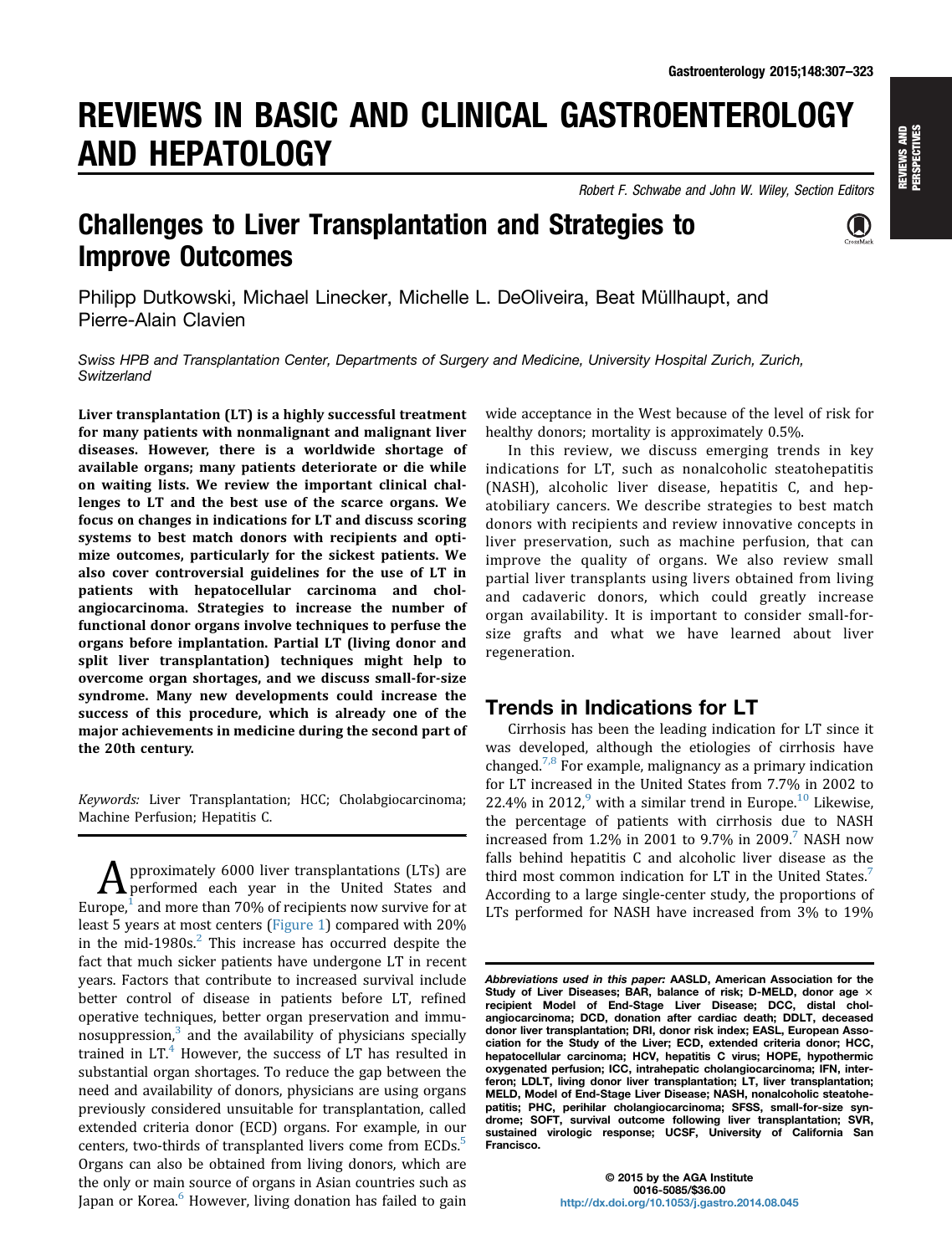<span id="page-1-0"></span>



\*Neoadjuvant chemoradiation, followed by LT

Figure 1. Five-year patient - and graft survival for the most common indications for LT as reported by the European<br>Transplant registry (ELTR).<sup>[2](#page-10-0)</sup> Data for perihilar carcinoma (PHC) is obtained from 12 US centers.  $58$ 

over the past decade, making it the second most common indication for  $LT<sup>8</sup>$  $LT<sup>8</sup>$  $LT<sup>8</sup>$  In addition, NASH-associated hepatocellular carcinoma (HCC) is the most rapidly growing indication for LT in patients with  $HCC<sup>11</sup>$  $HCC<sup>11</sup>$  $HCC<sup>11</sup>$  The incidence of hepatitis C–associated cirrhosis is expected to decrease with new effective treatment options, so NASH will probably become the leading indication for LT in the near future.<sup>7</sup> It is important to develop strategies to prevent NASH and associated metabolic disorders and to avoid recurrence of NASH after LT.

### **NASH**

Although patients with NASH have higher mortality from cardiovascular events or sepsis after LT than patients without NASH, $^{12}$  $^{12}$  $^{12}$  rates of long-term survival are no different than for other indications.<sup>[7,12](#page-11-0)</sup> Recurrence of steatosis (at least grade 2) is observed in 60% after 1 year, and approximately 60% develop frank NASH after 2 years. Nevertheless, only 5% of patients will develop cirrhosis with follow-up to 10 years. $13$  Accordingly, graft failure in patients with NASH is less frequent compared with patients without NASH.<sup>[12](#page-11-0)</sup> However, patients with NASH are at increased risk for cardiovascular morbidity in the perioperative period. $14$  The best approach to improve patient outcomes is to prevent recurrence of NASH with a focus on its associated cardiovascular and metabolic complications. This can be done by controlling the weight of patients after LT, such as through bariatric surgery.<sup>[15](#page-11-0)</sup> Although bariatric surgery is feasible before LT and recommended for patients with early stages of liver disease, $16$  it is too risky for patients with decompensated cirrhosis. $17$  Bariatric surgery is still an option after LT; however, this requires a second surgical procedure. A strategy combining LT with sleeve gastrectomy for obese patients who failed to lose weight in the pretransplant period has been proposed.<sup>[18](#page-11-0)</sup> The procedure

seems to be safe because none of the patients died and no grafts were lost; more importantly, no patients developed post-LT diabetes mellitus and all significantly lost weight (mean body mass index, 29  $\text{kg/m}^2$ ). Because only patients with a sleeve gastrectomy achieved a sustained weight loss after LT, such a one-operation approach may gain wider acceptance.<sup>[18](#page-11-0)</sup>

### Alcoholic Liver Disease

Alcoholic liver disease is the second most common indication for LT in many areas.  $9,19$  Although patients who undergo LT for alcoholic cirrhosis have significantly longer survival times than those who undergo the procedure for viral or cryptogenic cirrhosis,  $19$  the public and many health professionals have negative perceptions about providing livers to patients with alcoholic liver cirrhosis.

Many transplant centers use the 6-month rule of abstinence to determine whether patients with alcoholic cirrhosis should receive livers, although there is only a weak association between sobriety and outcome after LT. $20,21$  Strict adherence to the 6-month rule of abstinence might unnecessarily exclude some patients in high need of LT from the waiting  $list^{22}$  $list^{22}$  $list^{22}$ ; consequently, the European Association for the Study of the Liver (EASL), American Association for the Study of Liver Diseases (AASLD), and UK guidelines no longer adhere to this policy, $23$  instead recommending a balanced analysis of each patient.<sup>[24](#page-11-0)</sup> However, a period of abstinence from alcohol can significantly improve liver function, and immediate listing of patients with Child B cirrhosis is not associated with a survival benefit.<sup>[25](#page-11-0)</sup> Therefore, a 6-month rule of abstinence is still useful to avoid unnecessary LT in these patients.<sup>[26](#page-11-0)</sup>

Patients with a combination of alcohol-associated cirrhosis and hepatitis deteriorate rapidly, especially those who do not respond to corticosteroid therapy.<sup>[27](#page-11-0)</sup> They are usually excluded from the LT waiting list; alcoholic hepatitis is considered a clear contraindication in the UK guidelines. $^{28}$  $^{28}$  $^{28}$  In contrast, the EASL guidelines support future evaluation for LT in carefully selected patients with severe alcoholic hepatitis who do not respond to medical therapy.<sup>[26](#page-11-0)</sup> The EASL guideline incorporated the results of a study by Mathurin et al, $^{29}$  $^{29}$  $^{29}$  who evaluated the effects of immediate LT for 26 highly selected patients with a first episode of severe alcoholic hepatitis who did not respond to 7 days of daily treatment with 40 mg of prednisolone.<sup>[30](#page-11-0)</sup> In this study, 78% of the patients who received liver transplants survived for at least 6 months compared with 24% of a historic control group of patients who did not respond to corticosteroids. Interestingly, 85% of a historic control group of patients who responded to corticosteroids survived for 6 months (Lille score  $<$  0.45). A total of 2.9% of all LTs and 8.3% of all LTs for alcoholic liver disease were performed in patients with severe alcoholic hepatitis during the study period. During the follow-up period, 3 patients resumed drinking (24, 25, and 38 months after LT) and 2 patients remained daily consumers despite counseling, so far without evidence for graft dysfunction. Considering the significant increase in survival among patients with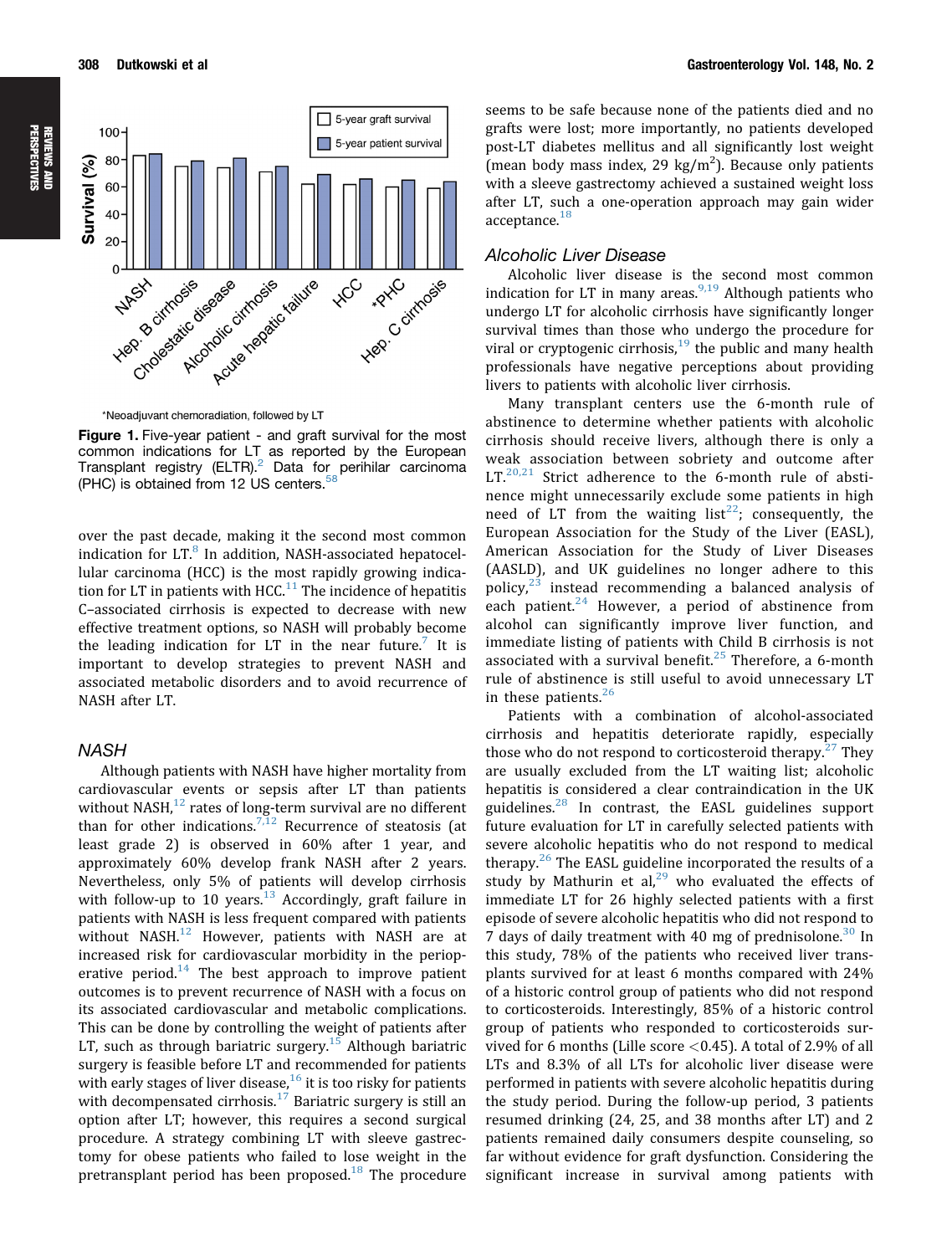alcoholic hepatitis who undergo LT, it seems difficult to refuse the procedure to selective patients who do not respond to standard medical care.

### Hepatitis C

Hepatitis C virus (HCV) infection is one of the leading causes of end-stage liver disease and the main indication for LT in most countries. $31$  Overall, patient and graft survival after LT for HCV-associated cirrhosis is inferior compared with other indications.<sup>[32](#page-11-0)</sup> However, successful pretransplant or posttransplant antiviral therapy has been associated with increased graft and overall survival.<sup>[33](#page-11-0)</sup>

Until recently, the combination of pegylated interferon  $(IFN)$ - $\alpha$  and ribavirin was the standard of care for the treatment of patients with chronic hepatitis C. Highly active antiviral compounds have been developed over the past decade, thanks to new in vitro systems to study HCV entry, replication, assembly, and release. Elucidation of the 3-dimensional structures of viral proteins such as the NS3- 4A serine protease, the NS5A (involved in RNA replication and infectious virus assembly), and the NS5B (an RNAdependent RNA polymerase) also made important contributions to drug development. $34$ 

In 2011, the first-generation NS3-4A protease inhibitors, telaprevir and boceprevir, were approved for treatment of patients with HCV genotype 1 infection, in combination with pegylated IFN- $\alpha$  and ribavirin. This combination increased the rate of sustained virologic response (SVR) by 25% from approximately 50% to  $75\%$ .<sup>[35](#page-11-0)</sup> However, because of the serious adverse effects, this treatment is not recommended for most patients on the waiting list for a liver or after  $LT$ <sup>[36,37](#page-11-0)</sup>

The ultimate goal is to eliminate IFN from hepatitis C treatment regimens. The first IFN-free regimen, comprising ribavirin in combination with the nucleotide polymerase inhibitor sofosbuvir,  $38,39$  has been tested in patients with Child A cirrhosis and HCC to prevent graft reinfection. $40$  Of the patients who underwent LT, 93% were negative for HCV RNA at the time of transplantation and 64% remained negative 12 weeks after LT. On multivariate analysis, the factor most strongly associated with absence of HCV recurrence was the length of time that HCV RNA was undetectable before transplantation. Therefore, the current AASLD, Infectious Diseases Society of America, International Antiviral Society–USA, and EASL guidelines strongly recommend (A1) treating patients on the waiting list with sofosbuvir and ribavirin daily until  $LT^{41,42}$  $LT^{41,42}$  $LT^{41,42}$  No findings have been published on the efficacy and safety of this regimen for patients with decompensated cirrhosis Child B or C, but the AASLD and EASL suggest treating these patients at experienced centers with sofosbuvir and ribavirin. $41,42$ 

Findings have been reported using the same regimen to treat patients with recurrent hepatitis C. In one study, 70% achieved an SVR 12 weeks after the end of therapy. $43$ Importantly, no graft loss, rejection episodes, or relevant interactions with the immunosuppressive drugs were observed. A sofosbuvir-based regimen that includes ribavirin, with or without pegylated IFN- $\alpha$ , for 24 to 48 weeks was evaluated in a compassionate use program for patients with severe recurrent hepatitis C and a life expectancy <1 year.<sup>44</sup> Overall treatment was well tolerated; 87% of these patients who completed treatment were HCV RNA negative at the end of treatment, and 62% achieved an SVR 12. Even more importantly, in regard to clinical condition, 70% of the patients improved, 13% remained stable, and 17% deteriorated.

Several large trials assessed 2 different IFN-free regimens for patients with HCV genotype 1 infection. $45-49$  $45-49$  $45-49$  The first regimen, with a fixed-dose combination of sofosbuvir and ledipasvir without ribavirin for 12 weeks, was tested in patients with Child B cirrhosis.<sup>[50](#page-12-0)</sup> All were HCV RNA negative at the end of treatment, but only 65% achieved SVR. These patients should probably be treated for a longer period or with an additional drug. Accordingly, the combination of sofosbuvir and ledipasvir with ribavirin, given for 12 or 24 weeks, is currently being tested in patients with Child B and C cirrhosis in two phase 2 studies as well as after LT ([ClinicalTrials.gov](http://ClinicalTrials.gov); NCT01938430 and NCT02010255).

The second IFN-free regimen that has been evaluated in the posttransplant setting comprises a ritonavir-boosted NS3/4A protease, coformulated in a single tablet with the NS5A inhibitor ombitasvir, a non-nucleoside NS5B inhibitor, and ribavirin; the regimen is given for 24 weeks. This combination is only active against HCV genotype 1, so only patients with genotype 1 infection and mild recurrence of fibrosis  $(F0-F2)$  were included.<sup>[51](#page-12-0)</sup> This combination increases blood levels of calcineurin inhibitors, requiring dose adjustments. At the end of treatment, all patients were negative for HCV RNA and the SVR 12 was 96% (with one relapse). Treatment was generally well tolerated. Finally, the combination of sofosbuvir and daclatasvir (an NS5A inhibitor), with or without ribavirin, has been used to successfully treat a small number of patients with severe recurrent hepatitis or cirrhosis after  $LT$ .<sup>[52,53](#page-12-0)</sup>

In summary, NASH is likely to become the most frequent indication for LT in the West. Patients with corticosteroidrefractory alcoholic hepatitis may be considered for LT. The availability of IFN-free treatments for patients with chronic hepatitis C will change the care of patients on the waiting list and after LT [\(Table 1](#page-3-0)). Widespread use of these regimens will undoubtedly reduce the number of LTs needed for patients with hepatitis C.

### Hepatobiliary Cancers

The success of LT as treatment for patients with liver cancer depends on the origin and extent of the disease  $^{2,54}$  $^{2,54}$  $^{2,54}$ Many researchers have studied the effects of LT in patients with HCC, an established indication at most centers, although criteria for transplantation vary.<sup>[55,56](#page-12-0)</sup> Transplantation has gained acceptance for treatment of perihilar cholangiocarcinoma (PHC) at a few centers<sup>[57](#page-12-0)</sup>; it is usually performed with institutional review board approval and multimodal approaches.<sup>58</sup> Transplantation for cancer, however, still faces many medical and ethical barriers due to the risk of cancer recurrence and organ scarcity.

Several comprehensive reviews have recently been published on treatment of HCC with  $LT$ ,  $55,56,59-63$  $55,56,59-63$  $55,56,59-63$  along with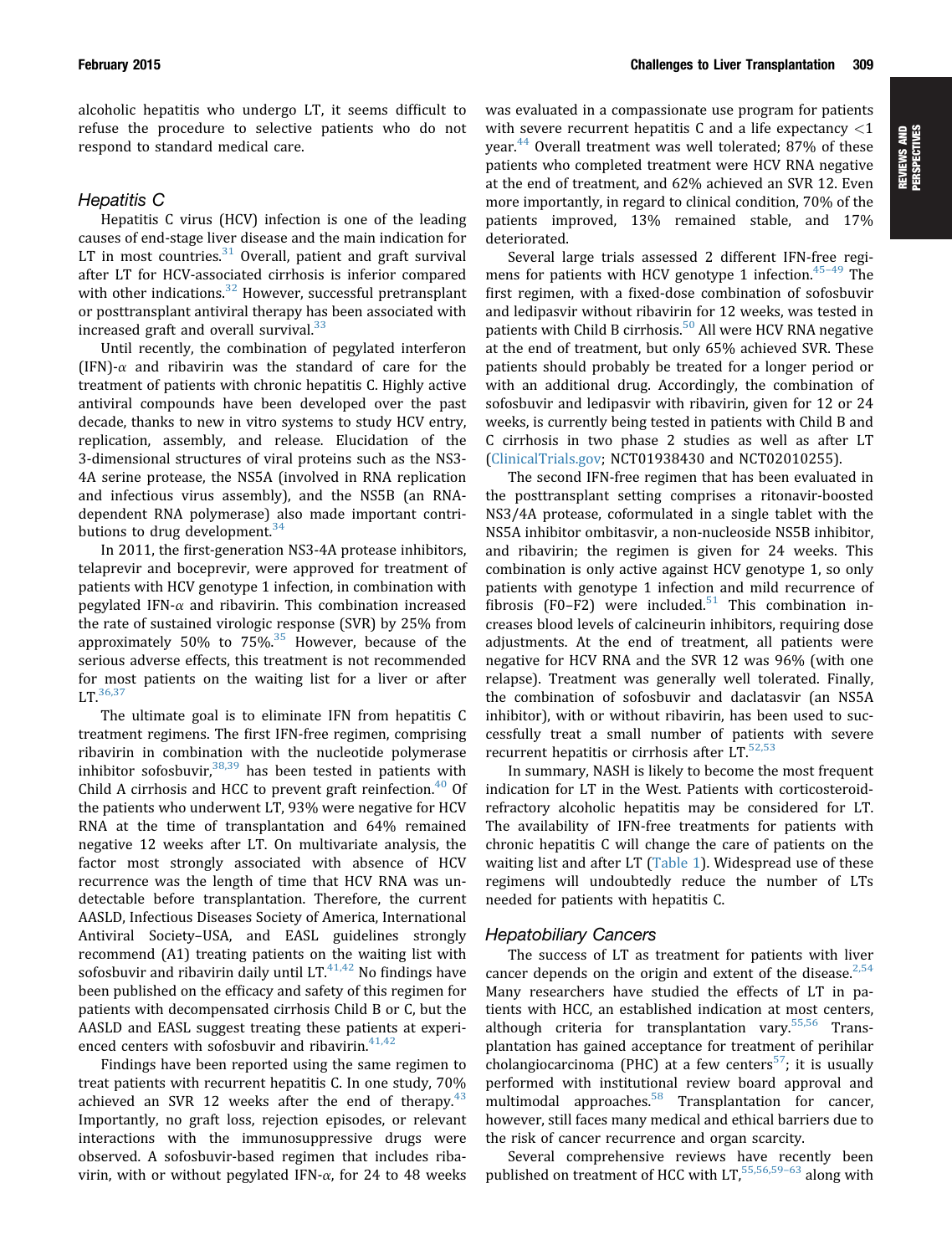| Treatment regimen                                                                           | Duration (wk)             | Setting                                                      | Previous<br>treatment<br>experience | n                                                   | Child-Pugh score/<br><b>MELD</b> fibrosis score                                         | Genotype,<br>n(%)                                                 | Response at<br>LT or end of<br>treatment,<br>$n/N$ (%) | <b>SVR 12</b><br>post-LT or<br>SVR 12,<br>n/N (%) |
|---------------------------------------------------------------------------------------------|---------------------------|--------------------------------------------------------------|-------------------------------------|-----------------------------------------------------|-----------------------------------------------------------------------------------------|-------------------------------------------------------------------|--------------------------------------------------------|---------------------------------------------------|
| Decompensated cirrhosis (pretransplant)                                                     |                           |                                                              |                                     |                                                     |                                                                                         |                                                                   |                                                        |                                                   |
| SOF 400 mg once<br>daily $+$ RBV<br>$(1000/1200$ mg) <sup>40</sup>                          | 48 or up to<br>transplant | Pretransplant,<br><b>HCC</b> within<br>Milan criteria        | 75% treatment<br>experienced        | 61, included 44<br>who underwent<br>transplantation | CPS < 8<br>MELD: 8 (6-14)                                                               | 1a: 24 (39)<br>1b: 21 (34)<br>2: 8(13)<br>3a: 7 (12)<br>4: $1(2)$ | 41/44 (93)                                             | 25/39 (64)                                        |
| LDV/SOF (90/400 mg)<br>once daily <sup>50</sup>                                             | 12                        | Child B                                                      |                                     | 20                                                  | CPS: stage B                                                                            | 1a: 18 (90)<br>1b: $2(10)$                                        | 20/20 (100)                                            | 13/20 (65)                                        |
| Posttransplant                                                                              |                           |                                                              |                                     |                                                     |                                                                                         |                                                                   |                                                        |                                                   |
| SOF 400 mg once<br>daily $+$ RBV low<br>ascending dose<br>starting at 400 mg <sup>43</sup>  | 24                        | <b>Recurrent HCV</b><br>CPS: < 7<br>MELD: < 17               | 88% treatment<br>experienced        | 40                                                  | F0-F2: 5 (38%)<br>F3: 9 (23%)<br>F4: 6 (40%)                                            | 1a: 22 (55)<br>1b: 11 (28)<br>3:6(15)<br>4:1(3)                   | 40/40 (100)                                            | 28/40 (70)                                        |
| SOF 400 mg once<br>daily + RBV $\pm$<br>peqylated IFN- $\alpha^{44}$                        | $24 - 48$                 | Severe recurrent<br><b>HCV</b><br>Life expectancy<br>$<$ 1 y | <b>NA</b>                           | 104                                                 | Severe acute hepatitis<br>$(n = 48)$<br>Fibrosing cholestatic<br>hepatitis ( $n = 56$ ) | 1:88(85)<br>2:1(1)<br>3:7(7)<br>4:8(8)                            | 81/93 (87)                                             | 53/85 (62)                                        |
| ABT-450/r-ombitasvir<br>$(150/100/25) +$<br>dasabuvir (250 mg<br>twice daily) + RBV $^{51}$ | 24                        | <b>Recurrent HCV</b><br>$F0-F2$                              | <b>NA</b>                           | 34                                                  | F0-F1: 8 (53%)<br>F2: 6 (47%)                                                           | 1a: 29 (85)<br>1b: 5 (15)                                         | 34/34 (100)                                            | 25/26 (92)                                        |

# <span id="page-3-0"></span>Table 1.IFN-free Therapy for Hepatitis C: Treatment Options for Patients With Decompensated Cirrhosis and Post-transplant

SOF, sofosbuvir; RBV, ribavirin; CPS, Child–Pugh score; LDV, ledipasvir; NA, not applicable.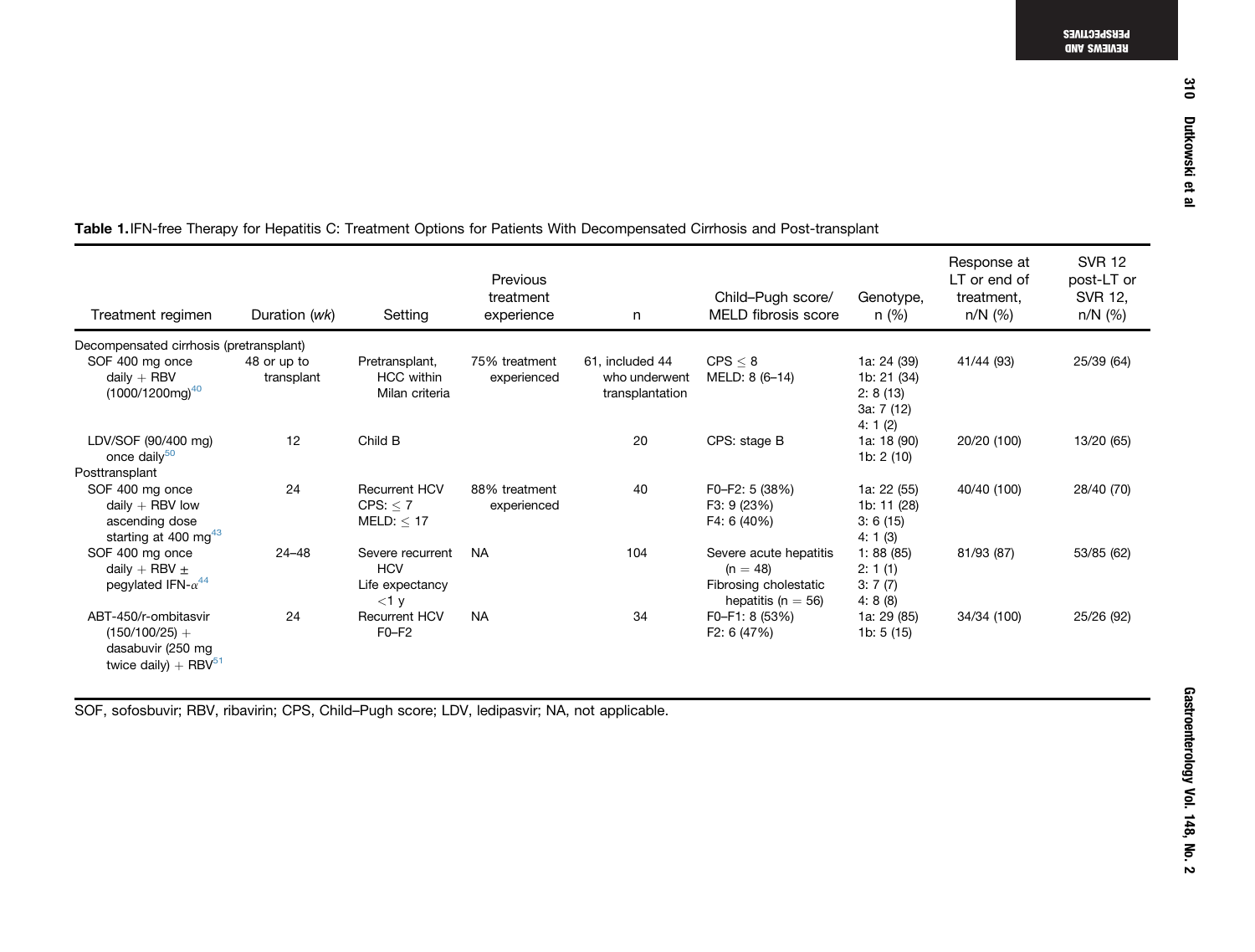a report from an international consensus conference.<sup>64</sup> The Milan criteria provide the benchmark requirements for transplantation (a single tumor  $<$  5 cm or up to 3 tumors  $<$  3 cm).<sup>[65](#page-12-0)</sup> More than 70% of patients with HCC who underwent LT survive for at least 5 years, with rates of cancer recurrence ranging from 5% to  $15\%$  <sup>[66,67](#page-12-0)</sup>

Researchers have attempted to extend the Milan criteria (Table 2). Although the size of the larger lesion or total volume of the tumor burden do not change, revised criteria include factors such as risk of tumor progression or recurrence, based on levels of tumor differentiation or other markers.<sup>[68,69](#page-12-0)</sup>

There is no convincing genetic signature that can aid in the decision process for  $LT<sup>64</sup>$  $LT<sup>64</sup>$  $LT<sup>64</sup>$ . The University of California San Francisco (UCSF)<sup>[70](#page-12-0)</sup> criteria (a single tumor up to 6.5 cm, 2 tumors  $\leq$ 4.5 cm, or total tumor diameter  $\leq$ 8 cm) are also frequently used and have been validated $71-73$  $71-73$ ; 5-year rates of overall survival are comparable to those for the Milan criteria. Yao et al have also proposed down-staging protocols for HCC, beyond the Milan criteria, using transarterial chemoembolization or radiofrequency ablation. These approaches have rates of success of approximately 70% and impressive 4-year posttransplant rates of survival of 92%.<sup>[74](#page-13-0)</sup>

Furthermore, the up-to-seven,  $6.75$  Tokyo,  $76$  Hangzhou,  $77$ Kyoto,<sup>[78](#page-13-0)</sup> Asan,<sup>[79](#page-13-0)</sup> and Toronto criteria<sup>68</sup> (see Table 2) have challenged the conservative approaches of the Milan or UCSF criteria. However, in the absence of validation, these criteria are risky in that too many grafts could be given to recipients likely to have poorer outcomes; this penalizes other patients on the waiting list. Mazzaferro et  $al<sup>66</sup>$  $al<sup>66</sup>$  $al<sup>66</sup>$  and Llovet et al $^{80}$  $^{80}$  $^{80}$  stated at a consensus conference that "modest" expansion of criteria should consider the dynamics of the waiting list and worse prognosis could be tolerated, if there is no prejudice for patients without HCC."<sup>[64](#page-12-0)</sup>

The ethical issue related to LT might be less relevant with the availability of living donors, because there is no prejudice toward other patients on the waiting list. Many studies of living donor liver transplantation (LDLT), mostly from Asian countries, $81$  showed comparable results with deceased donor liver transplantation (DDLT) for HCC within Milan criteria. $82-84$  $82-84$  $82-84$  The question about offering a liver graft in patients otherwise not eligible for a cadaveric organ re-mains under debate.<sup>[69](#page-12-0)</sup> The consensus conference report stated that "LDLT should be offered for patients with post-transplant 5-year survival similar to DDLT."<sup>[64](#page-12-0)</sup> From an ethical perspective, the concept of "double equipoise" was proposed to balance the risk of a healthy donor versus the benefit for a high-risk recipient.  $85,86$  For example, in the setting of DDLT, the risk-benefit is restricted to the recipient, whereas the risk-benefit analysis for living donation includes not only the recipient but also a healthy, usually young, donor. This dual balancing should be defined and accepted by the recipient, donor, surgical team, ethical committee, and society.<sup>[86](#page-13-0)</sup>

Due to the lack of high-level evidence, the recent consensus conference, endorsed by most liver and transplantation societies, made an attempt to provide recommendations that could be widely accepted regarding assessment of candidates, listing criteria in cirrhotic and noncirrhotic candidates, down-staging approaches for large HCC, management of patients on the waiting list, LDLT, posttransplantation management, and immunosuppression. An important focus of the conference was to prevent the overuse of grafts for this population of patients to the detriment of other patients awaiting a graft. $64$ 

Cholangiocarcinoma is commonly a fatal disease representing approximately 3% of all gastrointestinal tumors. Cholangiocarcinoma includes 3 different types on the basis of the location along the biliary tree: intrahepatic cholangiocarcinoma (ICC), PHC, and distal cholangiocarcinoma (DCC).<sup>[87,88](#page-13-0)</sup> Resection remains the only option for a cure, but it can be offered to <20% of patients due to the presence of a too advanced stage, often with vascular invasion at the time of diagnosis.  $87,89$  A small proportion of these patients, however, may benefit from LT.

ICC is an absolute contraindication for LT in the majority of allocation systems, although one group<sup>90,91</sup> has reported results with a 5-year survival rate of  $47\%^{94,95}$ ; most series present poorer figures.  $91-93$  $91-93$  $91-93$  More recently, a multicentric study from Spain showed good outcomes with LT for ICC in cirrhotic patients with single tumors  $\leq$  cm.<sup>[94](#page-13-0)</sup> The other variant of ICC, represented by mixed tumor (HCC-ICC), is also

| Criteria                          | Features                                                                                                                                               | 5-Year<br>survival $(\%)$ |
|-----------------------------------|--------------------------------------------------------------------------------------------------------------------------------------------------------|---------------------------|
| Milan <sup>65</sup>               | Single tumor $<$ 5 cm<br>Up to 3 tumors each $<$ 3 cm                                                                                                  | > 80                      |
| UCSF <sup>70</sup>                | Single tumor $< 6.5$ cm or 2 tumors $< 4.5$ cm or total diameter $< 8$ cm                                                                              | 75                        |
| Hangzhou <sup>77</sup>            | Tumor $<$ 8 cm in total or tumor >8 cm and $\alpha$ -fetoprotein level $<$ 400 ng/mL and well<br>differentiated                                        | 72                        |
| Toronto <sup>68</sup>             | Any tumor size or number and no macrovascular invasion and no extrahepatic<br>disease and well or moderate differentiated (when beyond Milan criteria) | 70                        |
| Up-to-seven <sup>66,75</sup>      | Largest tumor size $<$ 7 cm or tumor number $<$ 7                                                                                                      | 71                        |
| Asan Medical Center <sup>79</sup> | Largest tumor size <5 cm or tumor number <6 without macrovascular invasion                                                                             | 82                        |
| Kyoto <sup>78</sup>               | Largest tumor diameter <5 cm or tumor number <10                                                                                                       | 87                        |
| Tokyo University <sup>76</sup>    | Largest tumor size $<$ 5 cm or tumor number $<$ 5                                                                                                      | 75                        |

| <b>Table 2. Different Criteria for LT for HCC</b> |  |  |  |
|---------------------------------------------------|--|--|--|
|---------------------------------------------------|--|--|--|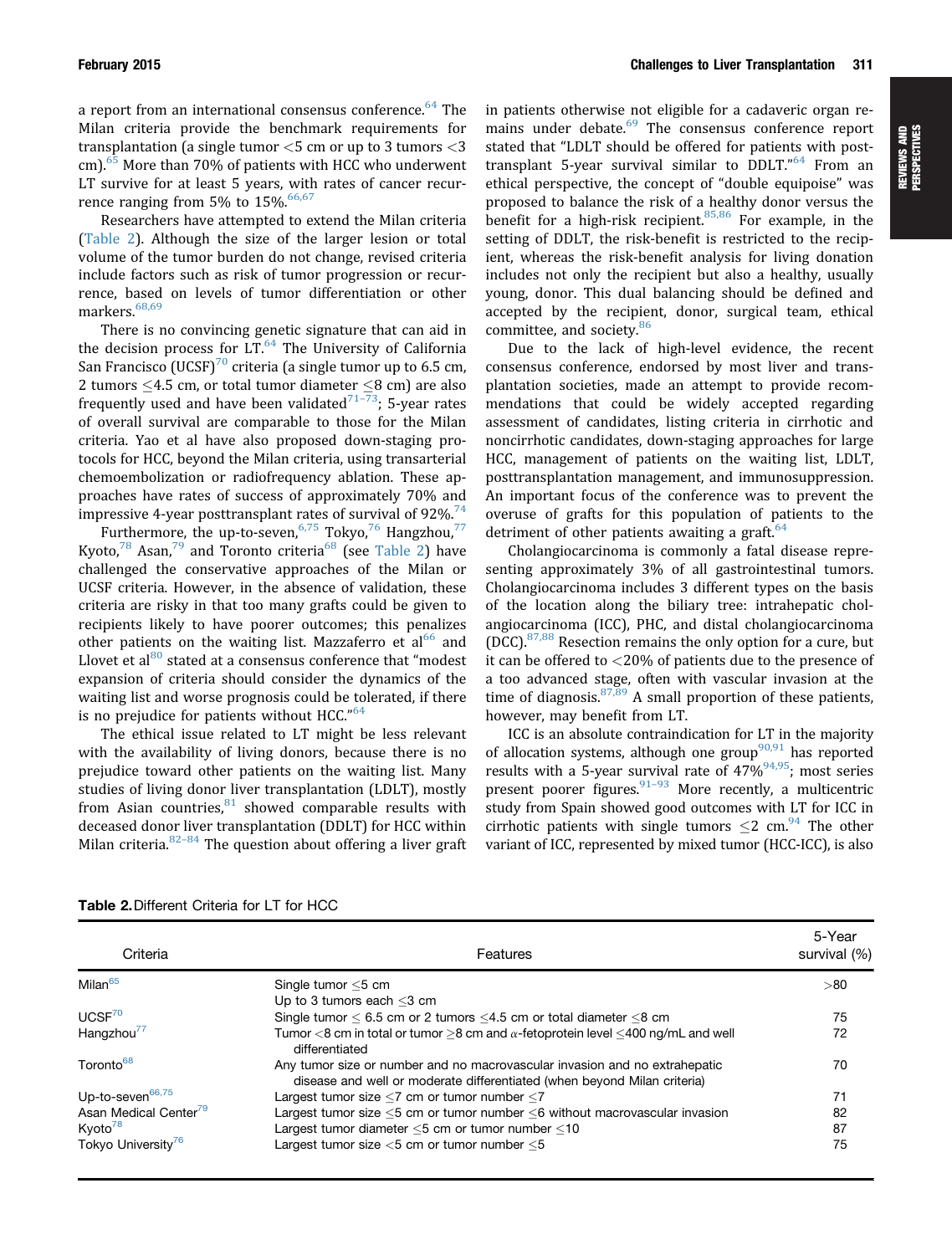associated with poorer outcomes after  $LT^{95}$  and is considered an absolute contraindication for LT in most centers.

Historical data have shown poor short-term survival and high recurrence rates in patients undergoing LT for PHC.<sup>[96,97](#page-13-0)</sup> The Mayo Clinic protocol has shed new light by combining neoadjuvant chemoradiation therapy with  $LT<sup>6</sup>$ (Figure 2). This concept was first introduced at the University of Nebraska $91,99$  and subsequently developed by the Mayo group.<sup>[98](#page-13-0)</sup> In January 2010, the availability of excellent long-term results with the Mayo Clinic protocol convinced the United Network for Organ Sharing to consider PHC to be an acceptable indication for LT (Figure 2). $58,100$  Candidates can now be enrolled in the protocol if PHC is considered unresectable due to extensive infiltration of the biliovascular perihilar structures or in the presence of an underlying liver disease such as primary sclerosing cholangitis. Of importance, tumor masses exceeding 3 cm, positive regional lymph nodes, or other metastases remain absolute contraindications.[101](#page-13-0)

An important limitation in the comparability of the various therapies, including LT, has been the lack of a widely accepted staging system. For this purpose, a new PHC staging system was proposed by an international group of experts<sup>[102](#page-13-0)</sup> with a focus on collecting information in a uniform way to enable analysis of large collectives of patients to identify criteria for resectability and LT associated with better outcomes. The PHC International Registry records infiltration of the bile duct tumoral and vascular structures (both portal vein and hepatic artery), lymph node status, tumor size, underlying liver disease, and predicted size of the future remnant liver. The feasibility of recording all patients with PHC was successfully assessed by registering all patients with PHC who underwent transplantation (DDLT and LDLT) at the Mayo Clinic.

In summary, HCC is an acceptable indication for LT, providing that long-term survival matches the whole population of patients on the waiting list. LT for PHC with neoadjuvant chemoradiation therapy used to produce poor outcomes but now produces acceptable results. However, only selected patients, those meeting United Network for Organ Sharing or Mayo Clinic organ procurement and transplantation network criteria, should be considered for LT.

# Organ Allocation: Matching Donor and Recipient

There is a worldwide shortage of available livers. Transplant centers are increasingly confronted with difficult decisions due to policies of allocating organs to the sickest patients. Recipients are frequently selected using Model for End-Stage Liver Disease (MELD) scores, which are based on levels of creatinine and bilirubin as well as prothrombin time. $103,104$  There is debate about whether suboptimal organs might be offered to patients at the top of the waiting list (ie, the sickest candidates). Some studies have found that patients with high MELD scores have poorer outcomes after LT compared with those with lower MELD scores. These findings have led to questions about offering organs to high-risk patients (a concept of futile allocation). $105$ However, intention-to-treat analyses have reported that LT, without restriction to the type of graft, prolongs the survival of patients with high MELD scores.<sup>1</sup>

Some researchers have proposed offering livers to patients with increasing MELD scores to achieve the greatest survival benefit.<sup>[107](#page-14-0)</sup> From a clinical perspective, there is no upper limit on MELD score for individual survival benefit due to an increasing difference between survival with and without LT along with increasing MELD score. $108,109$  However, analyses of individual survival benefit concepts have not considered the maximum gain to the entire waiting list population, which occurs only when patients most likely to benefit receive organs. Currently, there is no reliable model for calculating or estimating collective survival benefit.<sup>62,110</sup>

In the Eurotransplant region, livers that have been offered and turned down multiple times can be offered to



Figure 2. Mayo clinic treatment scheme and outcome of patients receiving neoadjuvant treatment followed by LT for PHC. Of the 247 patients with neoadjuvant treatment, 64% could proceed to LT resulting in a fiveyear survival of 69%. Figure courtesy Prof. C. Rosen.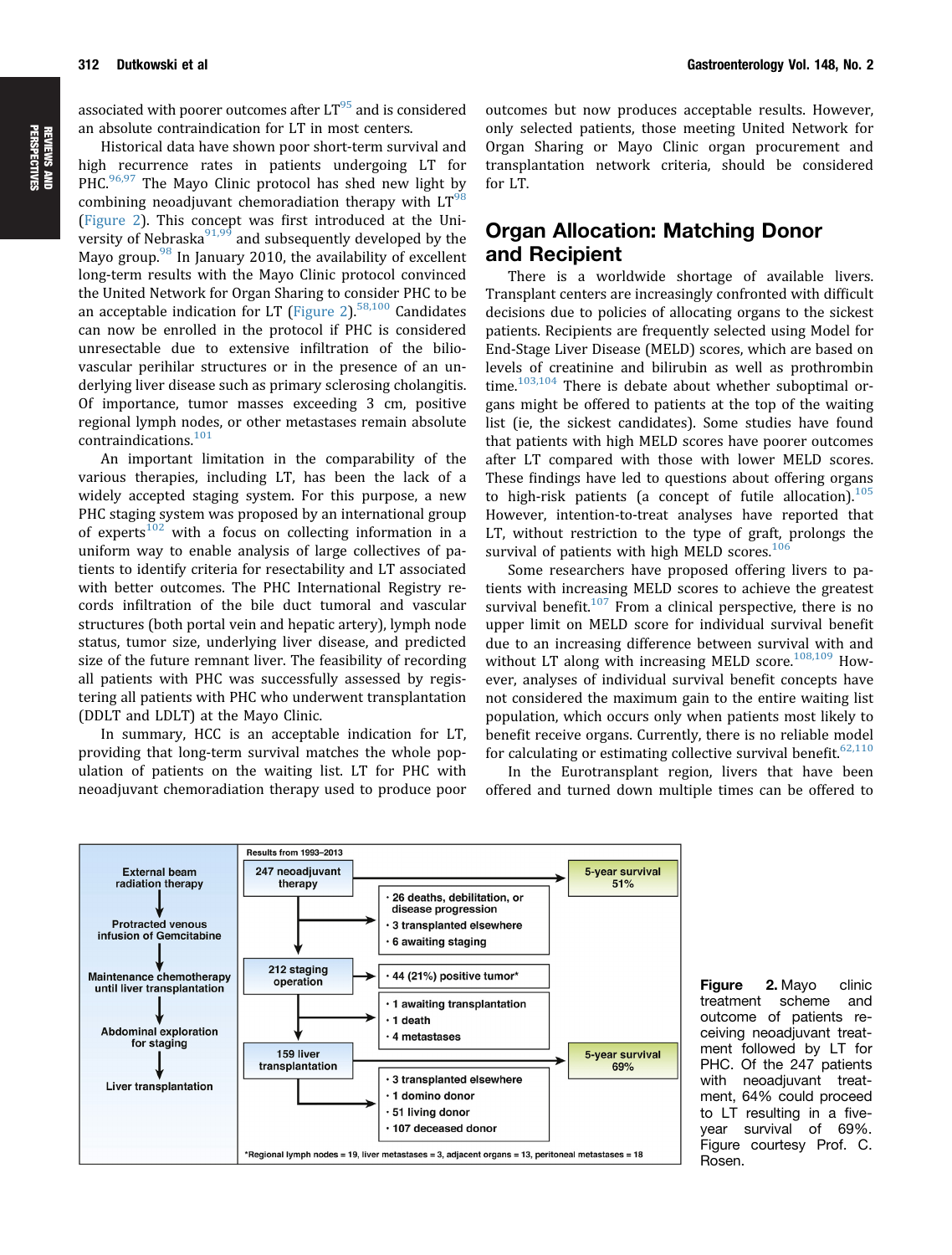patients selected by the center (to "rescue" the organ) rather than to the next sickest patient on the waiting list. $11$ Rescue allocation policies have been shown to be effective; more than 50% of the ECD organs that had been rejected could ultimately be allocated. However, one significant drawback is extended cold ischemia.

Many researchers have attempted to define thresholds at which poor or unacceptable results are most likely to occur based on features of donors and recipients. Features include donor age older than 70 years, $112$  duration of cold storage >12 hours,<sup>[113](#page-14-0)</sup> presence of macrosteatosis >30%<sup>[114](#page-14-0)-[116](#page-14-0)</sup> or mixed steatosis  $>60\%$ ,<sup>[115](#page-14-0)</sup> donation after cardiac death (DCD), and donor warm ischemia that exceeds 30 minutes. $117,118$  Strategies that combine donor and recipient risk are likely to best predict outcomes of LT; several predictive combinations have been formulated.

The donor risk index (DRI) was introduced in  $2006^{119}$  $2006^{119}$  $2006^{119}$  to objectively calculate chances of graft survival based on 8 donor variables. The DRI, as well as its modification for Europe (the European DRI), $120$  does not consider recipient factors. This might account for its weak ability to predict which patients will have the best versus the worst outcomes.<sup>119,120</sup> Another shortcoming of the DRI is that donor age is the main determinant, and 5 of 8 of the determinants do not vary largely in most countries (DCD, race, partial transplant, cause of death, and allocation [national vs regional]).

The D-MELD, a product of 2 continuous variables (donor age  $\times$  recipient MELD), was developed in 2006 to predict postoperative mortality and length of hospital stay.<sup>[121](#page-14-0)</sup> The D-MELD model was subsequently validated in an Italian population.<sup>[122](#page-14-0)</sup> The shortcoming of this simple system is the absence of cofactors that obviously affect outcome. $110$  As a result of this system, conservative use of grafts associated with D-MELD scores >1600 results in the refusal of a graft from a donor older than 45 years by a recipient with a MELD score of  $>$ 35. However, in countries with a low frequency of donations, an offer of another organ from a younger donor might not come in time for the sickest candidates.

The survival outcome following LT (SOFT) score was introduced in 2008 and includes 18 features of donors and recipients.[123,124](#page-14-0) However, several factors are subjective (eg, encephalopathy, ascites, portal vein thrombosis) and there is no real cutoff value that predicts poor patient outcome; posttransplant mortality increases linearly with increasing SOFT score. Therefore, it remains difficult to set thresholds for wasteful liver transplants based on the SOFT score alone. $106$ 

A new simple prediction model was developed that includes 6 factors of established systems $1,125$  (donor age, recipient MELD score, recipient age, retransplant status, the need for mechanical ventilation [life support], and cold ischemia time). $106$  The formula was validated using the large United Network of Organ Sharing database, as well as in Europe.<sup>[55,66,76](#page-12-0)</sup> and aims to balance key features of donors and recipients to identify a cutoff point at which LT is most likely to be futile. This system, nicknamed the balance of risk (BAR) scoring system, identifies an exponential increase of mortality above a threshold of 18 points; mortality is relatively low ( $\leq$ 20%) below this threshold (Figure 3). The



Figure 3. One year mortality after LT in relation to the balance of risk (BAR)-score.<sup>[116](#page-14-0)</sup> While post-transplant mortality remains below or equal 20% up to BAR score of 18, the risk to die after LT increases exponentially above BAR 18.

threshold was identified using categorical rather than continuous ranking of variables, in contrast to other pre-diction systems.<sup>[106](#page-14-0)</sup>

BAR scores >18 identify poor outcomes with 98% specificity and a 2% false-positive rate. However, because of the low levels of sensitivity of the BAR system, a score of <18 does not guarantee survival. Additional donor factors associated with the use of ECD organs, such as hepatic macrosteatosis >30% or donor warm ischemia (due to DCD), require adjustments to BAR scores and can reduce the threshold for mortality from 18 points to 9 points.<sup>106</sup> Other recipient factors not included in the BAR score, such as cardiac risk, diabetes mellitus, chronic obstructive pulmonary disease, and connective tissue disorders, were recently shown to increase mortality in a large cohort of patients with high MELD scores. $126$  Online calculators that use the BAR, DRI, and D-MELD systems are available at [www.assesSurgery.](http://www.assesSurgery.com) [com,](http://www.assesSurgery.com) [www.gastro.cchmc.org/calculators/donor-risk-index](http://www.gastro.cchmc.org/calculators/donor-risk-index), and [www.D-MELD.com](http://www.D-MELD.com).

In summary, in the absence of donor-recipient matching systems, and in consideration of collective survival benefits, the BAR score may offer a readily available estimation of risk of postoperative mortality at the time of organ alloca-tion.<sup>[106](#page-14-0)</sup> Systems to estimate risk based on donor and recipient features will need to be updated as dynamic preservation technologies (eg, machine perfusion) or donor pretreatment strategies progress.

## Machine Liver Perfusion

The term "machine perfusion" relates to dynamic preservation strategies of organs for transplantation, in contrast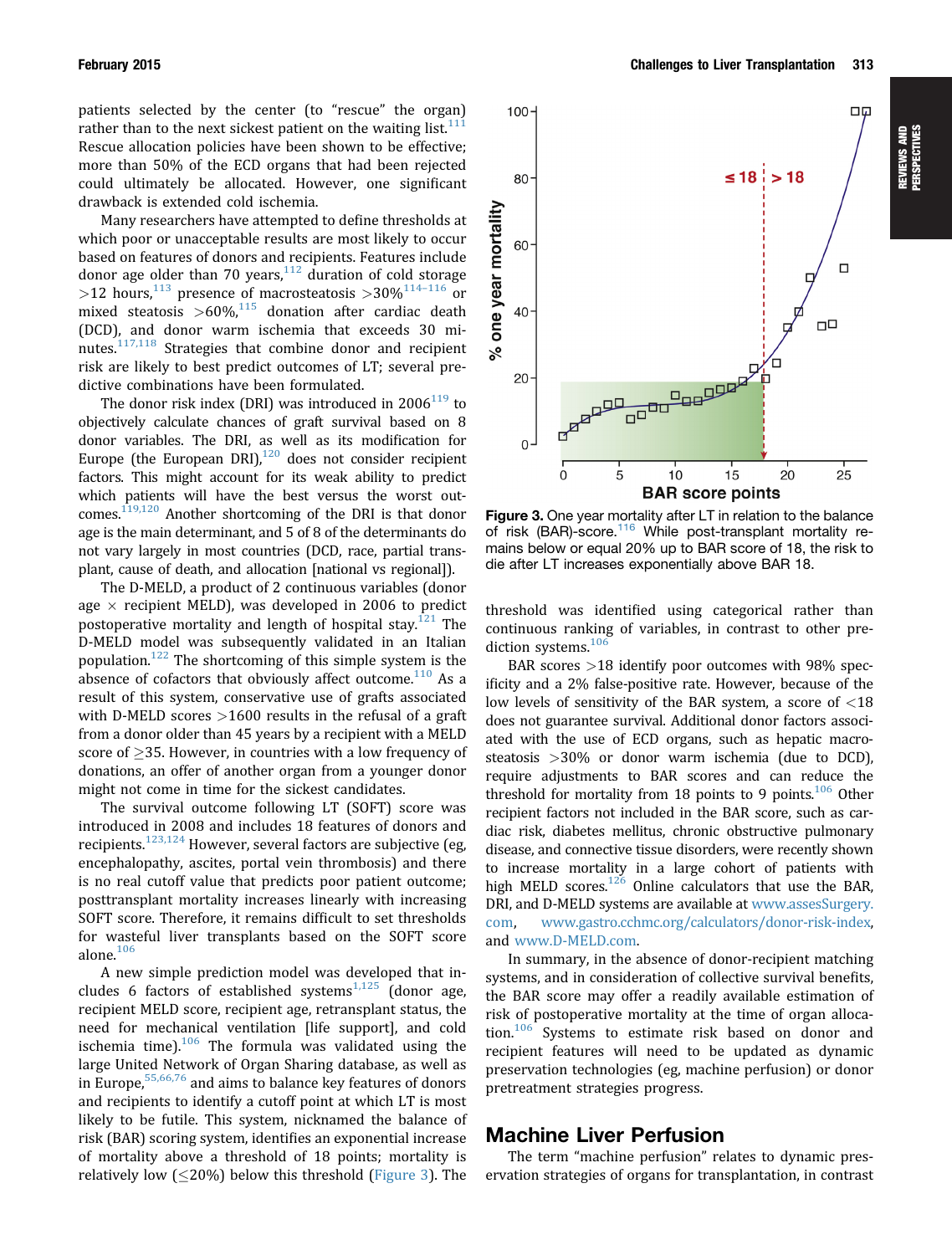to static cold storage preservation. Machine perfusion is applied ex vivo after organ procurement. There has been increasing interest in the use of machine perfusion to preserve ECD organs to improve graft viability and at the same time analyze graft function before implantation.<sup>[127](#page-14-0)</sup> However, there has been debate over the optimal temperature for perfusion and the degree of oxygenation (normothermic, subnormothermic, or hypothermic perfusion). Normothermic machine liver perfusion simulates in vivo conditions and therefore requires dual perfusion, through the portal vein and the hepatic artery, at physiological flow and temperature with oxygenated diluted blood (full blood or erythrocyte concentrate), including nutritional compounds. In contrast, subnormothermic and hypothermic machine liver perfusion each rely on the physical dissolved oxygen, in a blood-free perfusate, at temperatures of  $20^{\circ}$ C to  $25^{\circ}$ C (subnormothermic) or  $2^{\circ}$ C to  $10^{\circ}$ C (hypothermic). Because there are several recent and comprehensive reviews on experimental aspects of machine liver perfusion, $128-130$  $128-130$  $128-130$  we focus on clinical aspects in this report.

Although 9 studies have reported findings from ex vivo machine liver perfusion, only 2 report outcomes after LT. The other 7 studies were performed on discarded human livers that were not transplanted [\(Table 3\)](#page-8-0).

### Normothermic Machine Liver Perfusion

Op den Dries et al $^{131}$  perfused 4 DCD livers for 6 hours after 4 to 9 hours of cold storage. The livers were perfused at  $37^{\circ}$ C with diluted red blood cells via the hepatic artery and portal vein. Perfusate lactate decreased to normal values during perfusion, and bile flow remained stable. Histological analysis after 6 hours of normothermic perfu-sion confirmed well-preserved morphology of the liver.<sup>[131](#page-14-0)</sup> Bellomo et  $al^{132}$  $al^{132}$  $al^{132}$  described ex vivo normothermic perfusion of a discarded DCD liver, which functioned for 8 hours, based on bile production, paracetamol removal, and control of ammonia, bilirubin, and lactate levels.

Centers in the United Kingdom (Birmingham, London Kings College) are performing ex situ normothermic  $(37^{\circ}C)$ perfusion of livers donated after brain death, which are then transplanted (unpublished data, Peter Friend, Oxford University, March 2013). The livers are perfused with oxygenated blood and nutrients (essential amino acids and lipids) (OrganOx, Oxford, UK) for up to 9 hours.<sup>[133](#page-14-0)</sup> Findings on the outcomes of these transplants are awaited with great interest.

Fondevila et al have described in situ normothermic perfusion of uncontrolled DCD livers (Maastricht II category). $134$  More than 290 normothermic extracorporeal membrane oxygenation procedures have been performed on DCD livers, and 82% of patients and 80% of grafts survive for 1 year. $134}$  $134}$  Unfortunately, this approach is less practical; only 34 livers (12%) could be implanted due to graft microthrombosis, low venous return, increased levels of liver enzymes, and technical problems.<sup>[134](#page-14-0)</sup>

### Subnormothermic Machine Liver Perfusion

Bruinsma et al $^{135}$  $^{135}$  $^{135}$  perfused 7 discarded DCD livers at  $22^{\circ}$ C for 3 hours with phenol red Williams' medium E-a

serum mixture without blood cells, enriched with amino acids, vitamins, inorganic salt, and glucose—through the portal vein and the hepatic artery. Liver levels of adenosine triphosphate increased along with increasing bile flow during perfusion. H&E staining after perfusion confirmed that hepatocytes and endothelial cells were not necrotic. However, no clinical data are available from the patients who received these livers.

### Liver Perfusion With Hypothermic Machines

Guarrera et al perfused 10 discarded livers for 7 hours, via the portal vein and the hepatic artery without additional oxygenation, using relatively high flow rates  $(0.7 \text{ mL} \cdot \text{g liver}^{-1} \cdot \text{min}^{-1})$ . Liver quality was assessed based on the level of aspartate transaminase released into the perfusate.<sup>[136](#page-14-0)</sup> In a subsequent study, machine-perfused livers donated after brain death were implanted into 20 patients. Early graft function improved, with lower levels of serum transaminase, and patients had shorter hospital stays compared with a historical group of patients receiving standard liver grafts (with cold storage).<sup>137</sup> The study follow-up, however, was limited to 3 months.

Jomaa et al $^{138}$  $^{138}$  $^{138}$  and Monbaliu et al $^{139}$  $^{139}$  $^{139}$  performed cold perfusion of discarded livers for up to 24 hours and assessed viability based on release of liver enzymes and morphology. In an additional study, discarded livers were randomly stored in the cold or perfused for 4 hours using the machine system (total preservation time of approximately 16 hours). The degree of reperfusion injury was tested through subsequent ex vivo perfusion of liver grafts at body temperature with diluted red blood cells for 2 hours showing reduced aspartate transaminase and lactate dehydrogenase release when compared with cold stored livers, but no morphological difference could be identified.<sup>[140](#page-14-0)</sup>

Another technique of machine-mediated cold liver perfusion involves a hyperbaric oxygenated perfusate delivered through the portal vein only at low pressure 1 to 2 hours before implantation. It has been tested in DCD livers. The simple application of this hypothermic oxygenated perfusion technique, named HOPE, was the result of 15 years of studies in various animal models. $141-145$  $141-145$  $141-145$  HOPE was performed because of the strict ethical regulations in Switzerland, which require asystolic warm ischemia for more than 10 minutes. $118$  HOPE was initially applied to 8 DCD grafts with prolonged total warm ischemia periods of 40 minutes. The median age of the donors was 54 years, which is older than the maximum age for donors at most centers.<sup>[146](#page-15-0)</sup> During a 6-month follow-up of the first group of recipients, no intrahepatic cholangiopathies were detected. Of note, this approach is less expensive and easier than all other perfusion strategies, which must begin at the site of procurement and require continuous pumping.

In summary, no outcome data have yet been published on patients who received livers oxygenated and perfused ex situ under normothermic or subnormothermic conditions. However, preliminary data from studies of discarded livers indicate the feasibility of each approach. There are promising initial results from analyses of livers processed by the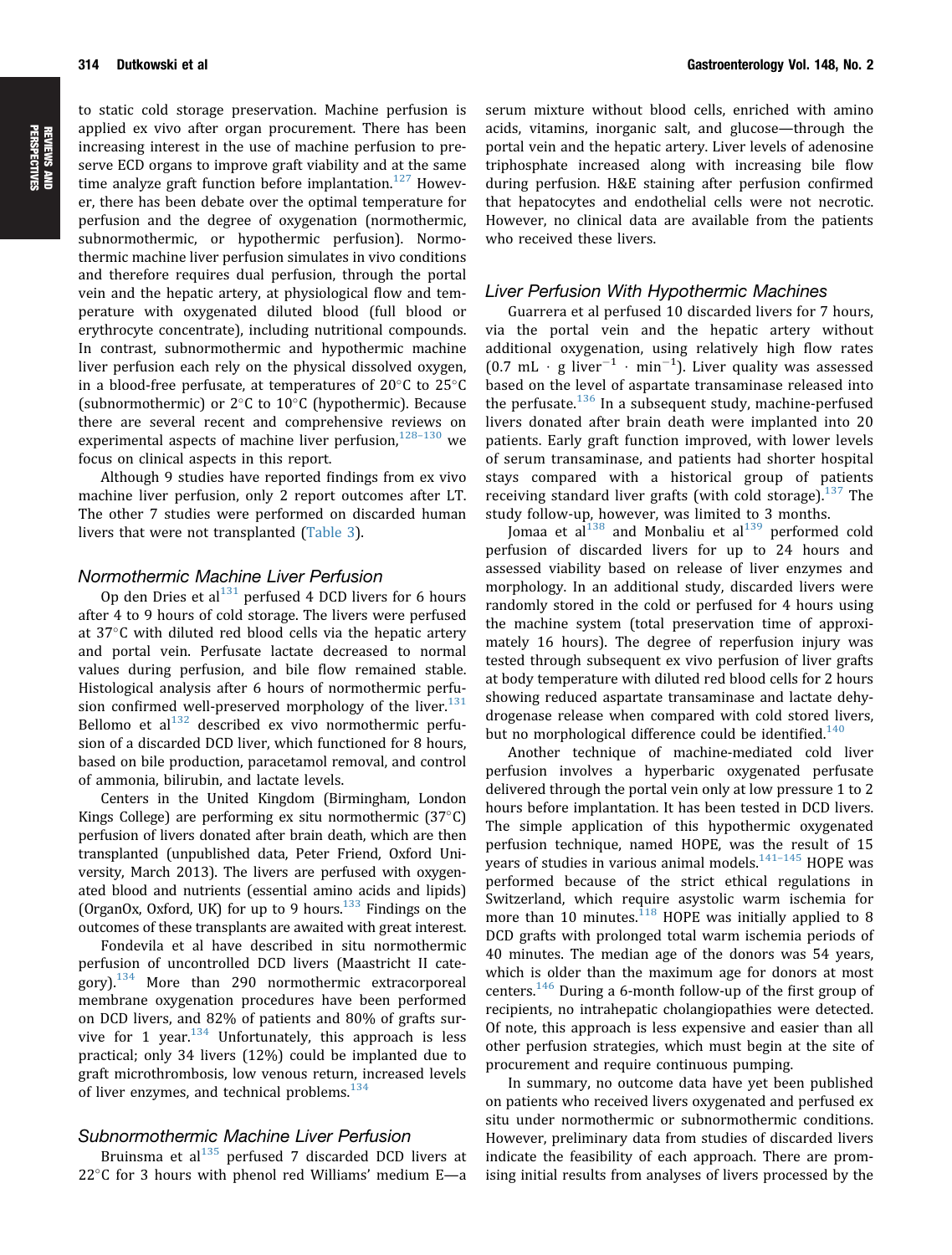| Center                                               | Year     | Donor<br>type              | n                               | Cold<br>storage<br>(h)   | Device                                              | (h)            | Perfusion Perfusion<br>control | Perfusate                                             | Temperature<br>$(^\circ C)$ | Perfusion<br>pressure<br>(mm Hq) | Reperfusion                                 | Protective<br>(yes/no) |
|------------------------------------------------------|----------|----------------------------|---------------------------------|--------------------------|-----------------------------------------------------|----------------|--------------------------------|-------------------------------------------------------|-----------------------------|----------------------------------|---------------------------------------------|------------------------|
| Hypothermic machine perfusion (discarded livers)     |          |                            |                                 |                          |                                                     |                |                                |                                                       |                             |                                  |                                             |                        |
| Royal Free<br>London <sup>138</sup>                  |          | 2013 DBD                   | 16                              | 10.2                     | Life Port Kidney<br>Transporter                     | $\mathbf{1}$   | Pressure                       | KPS-1                                                 | $4 - 8$                     | <b>PV: 7</b><br>HA: 30           | <b>No</b>                                   | Yes                    |
| KU Leuven <sup>a, 139</sup>                          | 2012 DBD |                            | 17                              | $3 - 24$                 | Life Port Kidney<br>Transporter                     | 24             | Pressure                       | <b>UW</b>                                             | $4 - 6$                     | <b>PV: 7</b><br>HA: 20-30        | <b>No</b>                                   | Yes                    |
| KU Leuven <sup>140</sup>                             | 2011 DBD |                            | 13                              | $15 - 17$                | Life Port Kidney<br>Transporter                     | $\overline{4}$ | Pressure                       | KPS-1                                                 | $5 - 8$                     | PV: 3<br>HA: 20                  | 2 h. RS-I<br>solution $+$<br>RBC, Hb<br>6.8 | <b>No</b>              |
| Columbia, New<br>York $a$ , 136                      | 2005 DBD |                            | 10                              | $\overline{\mathcal{L}}$ | Medtronic<br>Portable<br><b>Bypass</b><br>System    | $5 - 10$       | Flow                           | Vasosol                                               | $3 - 6$                     | PV: 3-5<br>HA: 12-15             | No                                          | No control<br>group    |
| Hypothermic machine perfusion and transplantation    |          |                            |                                 |                          |                                                     |                |                                |                                                       |                             |                                  |                                             |                        |
| Zurich <sup>146</sup>                                |          | 2014 DCD and<br><b>DBD</b> | $8\times$ DCD.<br>$8\times$ DBD | 2.4                      | <b>ECOPS</b><br>(Organ Assist)                      | $\overline{2}$ | Pressure                       | KPS-1                                                 | $9 - 11$                    | PV: 3                            | OLT                                         | Yes                    |
| Columbia, New<br>York <sup>a, 137</sup>              | 2010 DBD |                            | 20                              | $8 - 9$                  | <b>Medtronic Analog</b><br>Life Port<br>Transporter | $3 - 7$        | Flow                           | Vasosol                                               | $4 - 8$                     | PV: 4<br>HA: 6                   | OLT                                         | Yes                    |
| Subnormothermic machine perfusion (discarded livers) |          |                            |                                 |                          |                                                     |                |                                |                                                       |                             |                                  |                                             |                        |
| Boston.<br>Groningen <sup>135</sup>                  |          | 2013 DCD and<br><b>DBD</b> | $5\times$ DCD.<br>$2\times$ DBD | $4.9 - 19$               | Own device                                          | 3              | Flow                           | Phenol red<br>Williams'<br>medium E                   | 20                          | PV: 4-7<br>HA: 50-80             | No                                          | No control<br>group    |
| Normothermic machine perfusion (discarded livers)    |          |                            |                                 |                          |                                                     |                |                                |                                                       |                             |                                  |                                             |                        |
| Melbourne <sup>132</sup>                             | 2013 DCD |                            |                                 | $\gamma$                 | $\gamma$                                            | $\gamma$       | $\gamma$                       | $\gamma$                                              | $\overline{\phantom{a}}$    | $\gamma$                         | $\overline{\mathcal{L}}$                    | No control<br>group    |
| Groningen <sup>131</sup>                             | 2013 DCD |                            | $\overline{4}$                  | $4 - 9$                  | Liver Assist<br>(Organ Assist)                      | 6              | Pressure,<br>flow              | RBC, fresh<br>frozen<br>plasma,<br>albumin,<br>saline | 37                          | PV: ?<br><b>HA: ?</b>            | <b>No</b>                                   | No control<br>group    |

<span id="page-8-0"></span>Table 3.Ex Vivo Machine Perfusion of Human Liver Grafts

DBD, donation after brain death; PV, portal vein; HA: hepatic artery; RBC, red blood cell; Hb, hemoglobin; OLT, orthotopic LT. <sup>a</sup>No active oxygenation.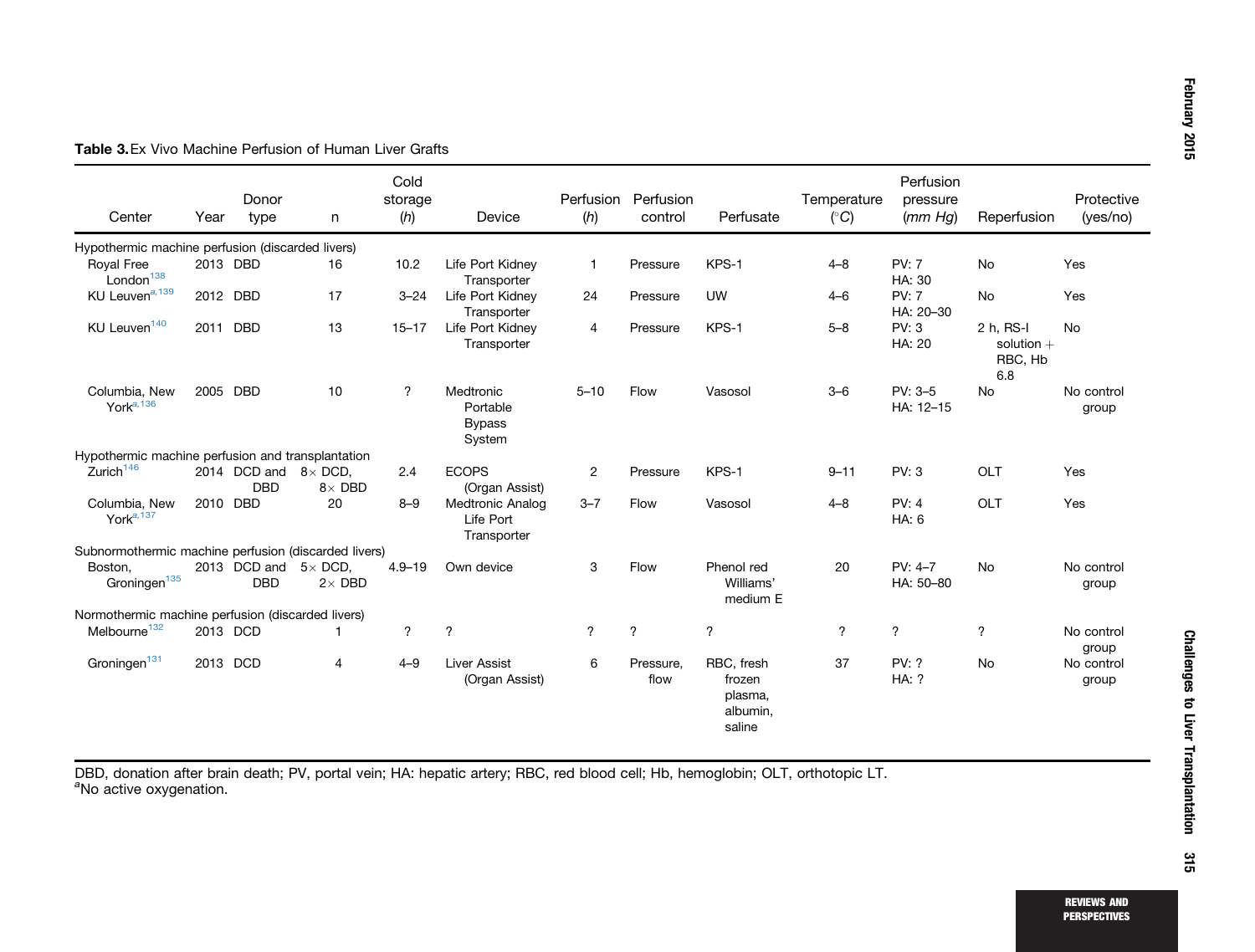# with different types of grafts is required.

HOPE technique, but further evaluation in randomized trials

# Types of Partial Liver Grafts

Techniques to use partial grafts gathered from either living or deceased donors (split transplantation) have been developed to minimize organ shortage. However, the use of these grafts implies precise recipient selection to prevent technical complications and liver failure due to an inadequate liver mass. The number of living donor or split LTs remained low throughout the past decade, accounting for only 6% of all LTs in Europe<sup>[2](#page-10-0)</sup> and 5% in the United States.<sup>[147](#page-15-0)</sup> However, in Asian countries, where the use of cadaveric grafts is limited, the proportion of LDLTs continues to grow, comprising more than 90% of LT activity<sup>[148](#page-15-0)</sup>

### Livers From Living Donors

The large proportion of LDLTs in Asia can, on the one hand, be attributed to cultural, religious, and traditional reasons. On the other hand, the endemicity of hepatitis B virus– and HCV-related diseases, including HCC, leads to an increased demand for organs, and LDLT is a highly effective strategy to overcome organ shortage.<sup>[6](#page-11-0)</sup> In the United States, the Adult-to-Adult Living Donor Liver Transplantation Study (A2ALL), a prospective cohort of 9 centers, documented overall 1-year and 3-year patient survival of 94% and 78%, respectively.<sup>[149](#page-15-0)</sup> Recipients of LDLTs in Europe have an overall 5-year graft survival rate of 69%, and survival is better for children than for adults  $(78\% \text{ vs } 63\%)$ <sup>2</sup> In Japan, where most of the current experience with LDLT was developed. $150$  1-year and 5-year survival rates for adults are 90% and 83%, respectively. $151$  Although the number of LDLTs increased worldwide until 2001, it slightly decreased thereafter in the United States and Europe, mostly due to reports on donor mortality. $3$  The European Liver Transplant Registry documented a donor surgical mortality rate of  $0.18\%$ <sup>[2](#page-10-0)</sup> In the United States, early postoperative deaths, defined as up to 3 months after LDLT, accounted for 0.2%  $(n = 4111).$ <sup>[152](#page-15-0)</sup> In this cohort, donor liver failure occurred in  $0.12\%$  (n = 5), all in right hemiliver donors; 3 of them could be rescued by cadaveric LT. The worldwide donor death rates have been estimated to range between 0.1% and 0.3%, possibly reaching 0.5% when using the right hemiliver for adult-to-adult LDLT.<sup>[153](#page-15-0)</sup>

### Splitting Livers

Split LT involves the potential benefit of splitting a cadaveric organ for 2 recipients. Although initially believed to rescue donor scarcity, its application has remained limited due to greater technical and logistic complexities. $154$ In addition, graft and patient survival rates as well as biliary and vascular complication rates with split LT are significantly worse compared with whole organ deceased donor transplantation, especially in donors older than 40 years,  $155$ and in critically ill recipients.<sup>[156](#page-15-0)</sup> As reported by the European Liver Transplant Registry, overall 10-year survival rates, including pediatric and adult split LT, are  $56\%$ <sup>[2](#page-10-0)</sup>

The success of any partial LT relies on the ability of the liver to regenerate. An adequate liver mass is known to be decisive for proper regeneration. In LDLT, a liver graft to body weight ratio of 0.8% is widely accepted as the cutoff for minimizing the risk of liver failure in the recipient.<sup>[157](#page-15-0)</sup> Several centers, including ours, routinely perform liver biopsy as part of the evaluation process of a living donor graft to rule out hepatic steatosis and other liver diseases. Understanding of the mechanisms of graft injury and what options are available to preserve graft function or promote liver regeneration are central for the future use of a partial graft for transplantation.

## Mechanisms of Graft Injury

In healthy livers, regeneration is triggered by resections as well as transplantation of partial grafts. The mechanisms behind this have been covered in a number of comprehen-sive reviews.<sup>[158](#page-15-0)-[160](#page-15-0)</sup>

Liver failure after transplantation of a small amount of liver tissue (in the absence of technical or immune problems or infection) is called small-for-size syndrome (SFSS), which is characterized by coagulopathy, hyperbilirubinemia, and encephalopathy.<sup>[161](#page-15-0)</sup> The combination of liver injury along with a primary regeneration defect are believed to initiate SFSS, but donor- and recipient-related factors often aggravate the condition. $161$ 

Liver injury typically results from reperfusion of a small partial graft. The initial portal hyperperfusion is often related to a hyperdynamic splanchnic circulation as it occurs in end-stage liver disease.<sup>[162](#page-15-0)</sup> Those changes are also observed after extensive hepatectomies in patients without  $circhosis.<sup>163</sup>$  $circhosis.<sup>163</sup>$  $circhosis.<sup>163</sup>$  Portal hyperperfusion causes endothelial denudation in medium-sized portal vein branches along with arterial vasospasm.<sup>[164](#page-15-0)</sup> Arterial flow reacts in a reciprocal manner to the increased portal flow (ie, dramatic decrease in flow), which aggravates damage.  $165,166$ 

A primary regeneration defect initiates the development of SFSS $165$  in animal models. Removal of more than 80% of the liver in mice, in the absence of any other type of injury, strongly impairs hepatocyte proliferation due to p21-dependent cell cycle arrest.<sup>[165](#page-15-0)</sup>

# Preserving Graft Function

In LT, it is of utmost importance to minimize injury to the partial graft, such as by optimizing the surgical technique and keeping short times of cold and warm ischemia. Prevention of portal hyperperfusion, such as by prophylactic placement of a mesocaval shunt or splenic artery ligature, can save lives by decreasing portal pressure in small liver grafts. $167$  A retrospective study of 566 adult LDLTs revealed that keeping the portal pressure less than 15 mm Hg increased survival by 20% compared with pa-tients who did not receive portal pressure control.<sup>[168](#page-15-0)</sup> This pressure control was mainly achieved by creation of a portosystemic shunt and concurrent splenectomy. This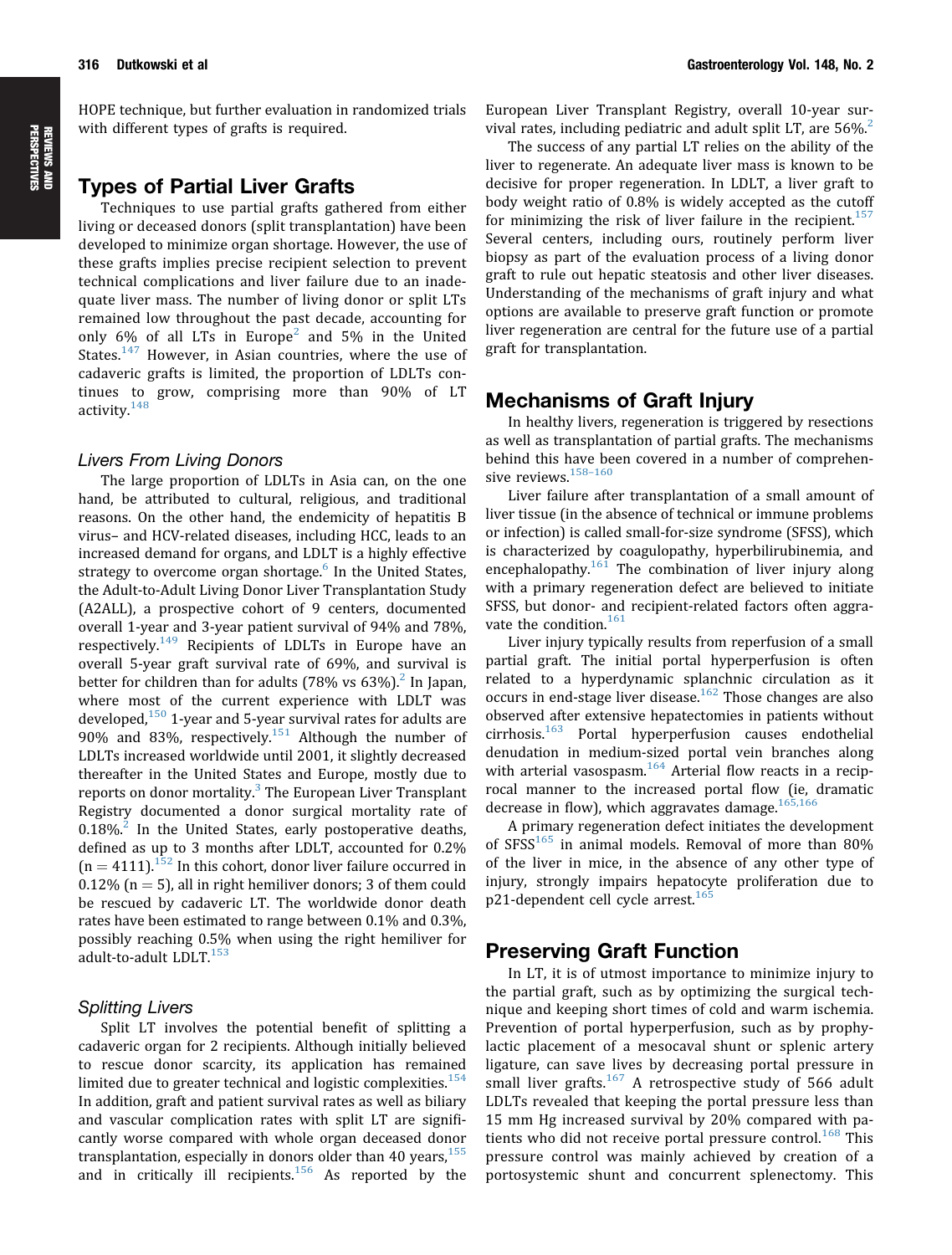<span id="page-10-0"></span>strategy may provide a benefit only in the absence of outflow obstruction.<sup>[161](#page-15-0)</sup>

Most pharmacological and other interventions to prevent the release of inflammatory mediators at the time of graft reperfusion, including ischemic preconditioning,  $169$ intermittent clamping $170$  or remote ischemic preconditioning, $171$  the use of free oxygen radical scavengers, $172$  volatile anesthetics, $173$  and HOPE, also belong in this category. $143-146$  $143-146$  $143-146$ 

# Promoting Liver Regeneration

Drugs that act on proliferation signaling pathways might induce liver hyperplasia by promoting hepatocytes to enter the cell cycle or even reverse p21-dependent cell cycle arrest.<sup>[165](#page-15-0)</sup>

Pentoxifylline improved liver regeneration in humans after partial hepatectomy with beneficial effects on regeneration in small liver remnants, possibly mediated by interleukin-6.[174](#page-16-0) However, this compound could not be used in clinical practice because of its adverse effects.<sup>[174](#page-16-0)</sup> Other factors that could promote liver regeneration include triio-dothyronine,<sup>[175](#page-16-0)</sup> prostaglandin  $E_1$ ,<sup>[176](#page-16-0)</sup> somatostatin,<sup>[177](#page-16-0)</sup> and granulocyte colony-stimulating factor, $178$  increasing survival in animal models of partial liver grafts.

Despite encouraging experimental data in the growing field of liver stem/progenitor cell research, clinical use of these and many other compounds has not been yet established. Promising studies are under way to reverse p21-dependent cell cycle arrest.<sup>[165](#page-15-0)</sup> For example, the constitutive androstane receptor, a nuclear receptor that regulates xenobiotic and endobiotic liver metabolism via cytochrome P450 enzymes, is another good target. Constitutive androstane receptor agonists can induce spontaneous liver enlargement by inducing progression of the hepatocyte cell cycle during liver regeneration.<sup>[179](#page-16-0)</sup>

Although partial LT could minimize organ scarcity, the risks of death of a healthy donor or the development of SFSS in both donors and recipients and technical complexity limit its applicability. Except for the use of shunts, no pharmacological strategy has been moved into the routine clinical setting. Compounds that interfere with signaling pathways that regulate proliferation are receiving increased attention and might be used to prevent or reverse SFSS.

# Conclusion and Future Directions

Over the past 3 decades, LT has evolved from an experimental approach with major skepticism from most to a well-established and accepted therapy worldwide to cure many liver diseases, saving many lives. There are, however, a number of challenges ahead, often related to the success of LT with the resulting lack of organs. This review focuses on changing indications for LT, including those diseases that may vanish, such as hepatitis C, and the increasing need for transplantation in the presence of NASH or a variety of cancers. A main challenge ahead will be to offer a particular organ to the most adequate recipient on the waiting list. New algorithms to allocate liver grafts to recipients will primarily have to consider collective instead of individual benefits, including waiting list mortality and posttransplant survival and quality of life.

Modern antiviral-targeted drugs are in the pipeline, with the hope of eradicating hepatitis C within a decade. Up to one-third of recipients currently receive a graft for liver cancer, but this figure may well increase with better immunosuppressants or drugs offering concomitant antirejection and antitumor properties, such as the family of mammalian target of rapamycin (mTOR) inhibitors.

Immune tolerance remains an objective in the field of transplantation, but the clinical success with various protocols is still lacking. With a recipient 1-year survival rate greater than 80%, the focus of many groups has turned to long-term end points such as chronic renal failure or skin cancer. This review could target only a few topics, and the novelties of immunosuppression or long-term results could not be covered. However, excellent reviews in this field are available.[180](#page-16-0)–[182](#page-16-0)

Efforts are directed to identify strategies to increase the number of available organs or provide better-quality organs. Dynamic preservation methods will likewise replace static cold storage, with the advantages of predicting organ function before implantation and improving organ quality, allowing the safe use of organs that were previously discarded. The best type of dynamic preservation method (eg, temperature of the perfusion), however, is still under investigation. An important source of organs is living donors, particularly in Asian countries, and donor safety has emerged as one of the highest priorities in many programs. The lower the liver mass retrieved in a healthy donor, the lower the risk of postoperative complications or even mortality. Therefore, another major interest has turned to better understanding of liver regeneration with the aim of boosting growth and improving function of a small liver graft. Thus, LT has already enjoyed a laborious and glorious past, but many challenges lie ahead for this procedure, which may gain even further popularity and wider indications.

# References

- 1.[Agopian VG, Petrowsky H, Kaldas FM, et al. The evolu](http://refhub.elsevier.com/S0016-5085(14)01088-9/sref1)[tion of liver transplantation during 3 decades: analysis of](http://refhub.elsevier.com/S0016-5085(14)01088-9/sref1) [5347 consecutive liver transplants at a single center. Ann](http://refhub.elsevier.com/S0016-5085(14)01088-9/sref1) [Surg 2013;258:409](http://refhub.elsevier.com/S0016-5085(14)01088-9/sref1)–[421.](http://refhub.elsevier.com/S0016-5085(14)01088-9/sref1)
- 2.[Adam R, Karam V, Delvart V, et al. Evolution of in](http://refhub.elsevier.com/S0016-5085(14)01088-9/sref2)[dications and results of liver transplantation in Europe. A](http://refhub.elsevier.com/S0016-5085(14)01088-9/sref2) [report from the European Liver Transplant Registry](http://refhub.elsevier.com/S0016-5085(14)01088-9/sref2) [\(ELTR\). J Hepatol 2012;57:675](http://refhub.elsevier.com/S0016-5085(14)01088-9/sref2)–[688](http://refhub.elsevier.com/S0016-5085(14)01088-9/sref2).
- 3.[Dutkowski P, De Rougemont O, Mullhaupt B, et al.](http://refhub.elsevier.com/S0016-5085(14)01088-9/sref3) [Current and future trends in liver transplantation in](http://refhub.elsevier.com/S0016-5085(14)01088-9/sref3) [Europe. Gastroenterology 2010;138:802](http://refhub.elsevier.com/S0016-5085(14)01088-9/sref3)–[809.e1](http://refhub.elsevier.com/S0016-5085(14)01088-9/sref3)–[4](http://refhub.elsevier.com/S0016-5085(14)01088-9/sref3).
- 4. [Clavien PA, Mullhaupt B, Pestalozzi BC. Do we need a](http://refhub.elsevier.com/S0016-5085(14)01088-9/sref4) [center approach to treat patients with liver diseases?](http://refhub.elsevier.com/S0016-5085(14)01088-9/sref4) [J Hepatol 2006;44:639](http://refhub.elsevier.com/S0016-5085(14)01088-9/sref4)–[642.](http://refhub.elsevier.com/S0016-5085(14)01088-9/sref4)
- 5.Dutkowski P, Oberkofl[er CE, Bechir M, et al. The model](http://refhub.elsevier.com/S0016-5085(14)01088-9/sref5) [for end-stage liver disease allocation system for liver](http://refhub.elsevier.com/S0016-5085(14)01088-9/sref5)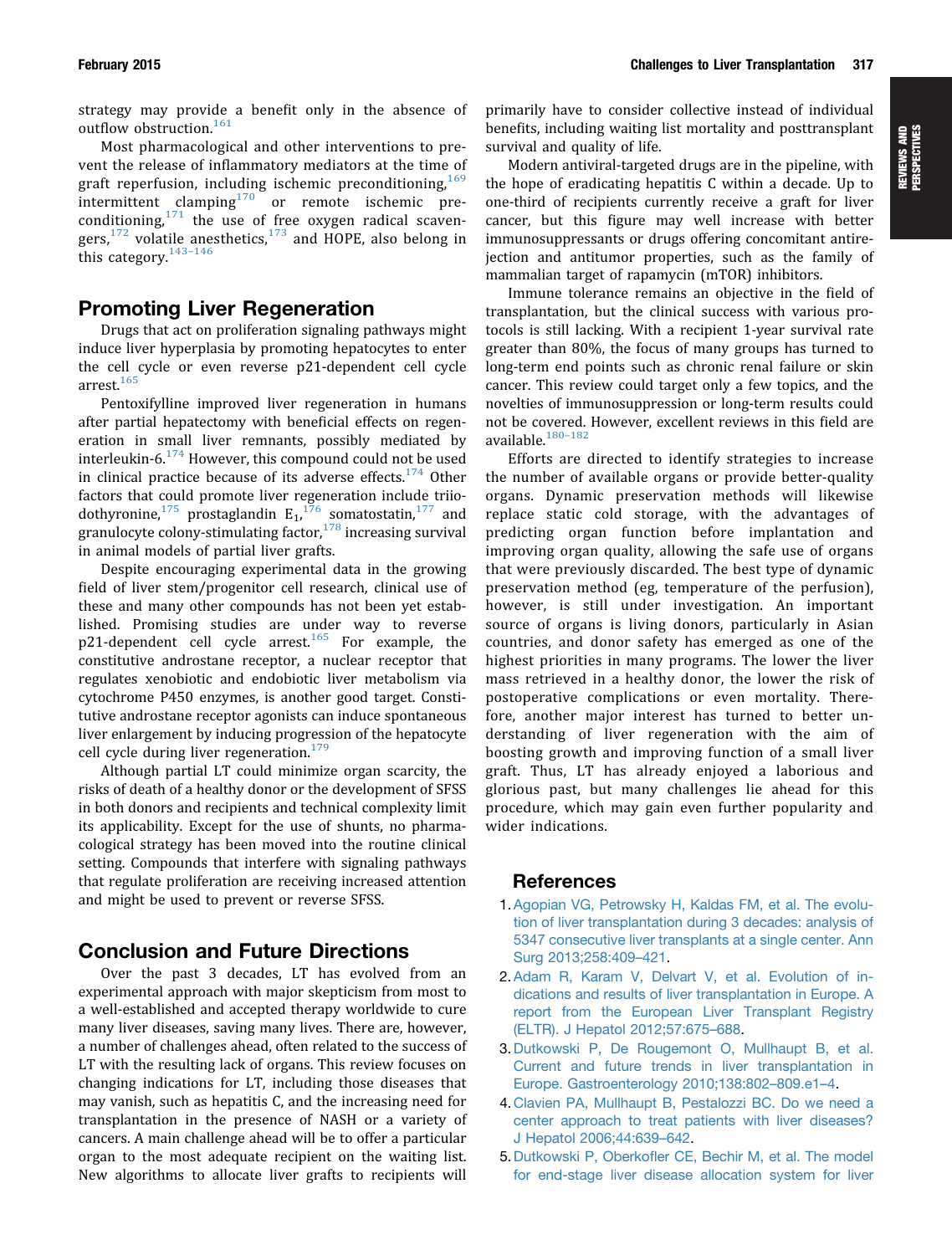<span id="page-11-0"></span>[transplantation saves lives, but increases morbidity and](http://refhub.elsevier.com/S0016-5085(14)01088-9/sref5) [cost: a prospective outcome analysis. Liver Transpl](http://refhub.elsevier.com/S0016-5085(14)01088-9/sref5) [2011;17:674](http://refhub.elsevier.com/S0016-5085(14)01088-9/sref5)–[684](http://refhub.elsevier.com/S0016-5085(14)01088-9/sref5).

- 6. [Chen CL, Kabiling CS, Concejero AM. Why does living](http://refhub.elsevier.com/S0016-5085(14)01088-9/sref6) [donor liver transplantation](http://refhub.elsevier.com/S0016-5085(14)01088-9/sref6) flourish in Asia? Nat Rev [Gastroenterol Hepatol 2013;10:746](http://refhub.elsevier.com/S0016-5085(14)01088-9/sref6)–[751](http://refhub.elsevier.com/S0016-5085(14)01088-9/sref6).
- 7. [Charlton MR, Burns JM, Pedersen RA, et al. Frequency](http://refhub.elsevier.com/S0016-5085(14)01088-9/sref7) [and outcomes of liver transplantation for nonalcoholic](http://refhub.elsevier.com/S0016-5085(14)01088-9/sref7) [steatohepatitis in the United States. Gastroenterology](http://refhub.elsevier.com/S0016-5085(14)01088-9/sref7) [2011;141:1249](http://refhub.elsevier.com/S0016-5085(14)01088-9/sref7)–[1253.](http://refhub.elsevier.com/S0016-5085(14)01088-9/sref7)
- 8.[Agopian VG, Kaldas FM, Hong JC, et al. Liver trans](http://refhub.elsevier.com/S0016-5085(14)01088-9/sref8)[plantation for nonalcoholic steatohepatitis: the new](http://refhub.elsevier.com/S0016-5085(14)01088-9/sref8) [epidemic. Ann Surg 2012;256:624](http://refhub.elsevier.com/S0016-5085(14)01088-9/sref8)–[633](http://refhub.elsevier.com/S0016-5085(14)01088-9/sref8).
- 9.[Kim WR, Smith JM, Skeans MA, et al. OPTN/SRTR 2012](http://refhub.elsevier.com/S0016-5085(14)01088-9/sref9) [Annual Data Report: liver. Am J Transplant 2014;14\(suppl](http://refhub.elsevier.com/S0016-5085(14)01088-9/sref9) [1\):69](http://refhub.elsevier.com/S0016-5085(14)01088-9/sref9)–[96](http://refhub.elsevier.com/S0016-5085(14)01088-9/sref9).
- 10.European Liver Transplant Registry. Overall indication and results 2014. Available at: [http://www.eltr.org/Overall](http://www.eltr.org/Overall-indication-and-results.html)[indication-and-results.html.](http://www.eltr.org/Overall-indication-and-results.html) Accessed May 1, 2014.
- 11.[Wong RJ, Cheung R, Ahmed A. Nonalcoholic steatohe](http://refhub.elsevier.com/S0016-5085(14)01088-9/sref10)[patitis is the most rapidly growing indication for liver](http://refhub.elsevier.com/S0016-5085(14)01088-9/sref10) [transplantation in patients with hepatocellular carcinoma](http://refhub.elsevier.com/S0016-5085(14)01088-9/sref10) [in the U.S. Hepatology 2014;59:2188](http://refhub.elsevier.com/S0016-5085(14)01088-9/sref10)–[2195](http://refhub.elsevier.com/S0016-5085(14)01088-9/sref10).
- 12.[Wang X, Li J, Riaz DR, et al. Outcomes of liver trans](http://refhub.elsevier.com/S0016-5085(14)01088-9/sref11)[plantation for nonalcoholic steatohepatitis: a systematic](http://refhub.elsevier.com/S0016-5085(14)01088-9/sref11) [review and meta-analysis. Clin Gastroenterol Hepatol](http://refhub.elsevier.com/S0016-5085(14)01088-9/sref11) [2014;12:394](http://refhub.elsevier.com/S0016-5085(14)01088-9/sref11)–[402.e1](http://refhub.elsevier.com/S0016-5085(14)01088-9/sref11).
- 13.[Maor-Kendler Y, Batts KP, Burgart LJ, et al. Comparative](http://refhub.elsevier.com/S0016-5085(14)01088-9/sref12) [allograft histology after liver transplantation for crypto](http://refhub.elsevier.com/S0016-5085(14)01088-9/sref12)[genic cirrhosis, alcohol, hepatitis C, and cholestatic liver](http://refhub.elsevier.com/S0016-5085(14)01088-9/sref12) [diseases. Transplantation 2000;70:292](http://refhub.elsevier.com/S0016-5085(14)01088-9/sref12)–[297.](http://refhub.elsevier.com/S0016-5085(14)01088-9/sref12)
- 14.[VanWagner LB, Bhave M, Te HS, et al. Patients trans](http://refhub.elsevier.com/S0016-5085(14)01088-9/sref13)[planted for nonalcoholic steatohepatitis are at increased](http://refhub.elsevier.com/S0016-5085(14)01088-9/sref13) [risk for postoperative cardiovascular events. Hepatology](http://refhub.elsevier.com/S0016-5085(14)01088-9/sref13) [2012;56:1741](http://refhub.elsevier.com/S0016-5085(14)01088-9/sref13)–[1750](http://refhub.elsevier.com/S0016-5085(14)01088-9/sref13).
- 15.[Ribaric G, Buchwald JN, McGlennon TW. Diabetes and](http://refhub.elsevier.com/S0016-5085(14)01088-9/sref14) [weight in comparative studies of bariatric surgery vs](http://refhub.elsevier.com/S0016-5085(14)01088-9/sref14) [conventional medical therapy: a systematic review and](http://refhub.elsevier.com/S0016-5085(14)01088-9/sref14) [meta-analysis. Obes Surg 2014;24:437](http://refhub.elsevier.com/S0016-5085(14)01088-9/sref14)–[455.](http://refhub.elsevier.com/S0016-5085(14)01088-9/sref14)
- 16.[Weingarten TN, Swain JM, Kendrick ML, et al. Nonal](http://refhub.elsevier.com/S0016-5085(14)01088-9/sref15)[coholic steatohepatitis \(NASH\) does not increase com](http://refhub.elsevier.com/S0016-5085(14)01088-9/sref15)[plications after laparoscopic bariatric surgery. Obes Surg](http://refhub.elsevier.com/S0016-5085(14)01088-9/sref15) [2011;21:1714](http://refhub.elsevier.com/S0016-5085(14)01088-9/sref15)–[1720](http://refhub.elsevier.com/S0016-5085(14)01088-9/sref15).
- 17.[Mosko JD, Nguyen GC. Increased perioperative mortality](http://refhub.elsevier.com/S0016-5085(14)01088-9/sref16) [following bariatric surgery among patients with cirrhosis.](http://refhub.elsevier.com/S0016-5085(14)01088-9/sref16) [Clin Gastroenterol Hepatol 2011;9:897](http://refhub.elsevier.com/S0016-5085(14)01088-9/sref16)–[901](http://refhub.elsevier.com/S0016-5085(14)01088-9/sref16).
- 18.[Heimbach JK, Watt KD, Poterucha JJ, et al. Combined](http://refhub.elsevier.com/S0016-5085(14)01088-9/sref17) [liver transplantation and gastric sleeve resection for pa](http://refhub.elsevier.com/S0016-5085(14)01088-9/sref17)[tients with medically complicated obesity and end-stage](http://refhub.elsevier.com/S0016-5085(14)01088-9/sref17) [liver disease. Am J Transplant 2013;13:363](http://refhub.elsevier.com/S0016-5085(14)01088-9/sref17)–[368.](http://refhub.elsevier.com/S0016-5085(14)01088-9/sref17)
- 19.[Burra P, Senzolo M, Adam R, et al. Liver transplantation](http://refhub.elsevier.com/S0016-5085(14)01088-9/sref18) [for alcoholic liver disease in Europe: A study from the](http://refhub.elsevier.com/S0016-5085(14)01088-9/sref18) [ELTR \(European Liver Transplant Registry\). Am J Trans](http://refhub.elsevier.com/S0016-5085(14)01088-9/sref18)[plant 2010;10:138](http://refhub.elsevier.com/S0016-5085(14)01088-9/sref18)–[148.](http://refhub.elsevier.com/S0016-5085(14)01088-9/sref18)
- 20.De [Gottardi A, Spahr L, Gelez P, et al. A simple score for](http://refhub.elsevier.com/S0016-5085(14)01088-9/sref19) [predicting alcohol relapse after liver transplantation: re](http://refhub.elsevier.com/S0016-5085(14)01088-9/sref19)[sults from 387 patients over 15 years. Arch Intern Med](http://refhub.elsevier.com/S0016-5085(14)01088-9/sref19) [2007;167:1183](http://refhub.elsevier.com/S0016-5085(14)01088-9/sref19)–[1188.](http://refhub.elsevier.com/S0016-5085(14)01088-9/sref19)
- 21.[Dew MA, DiMartini AF, Steel J, et al. Meta-analysis of risk](http://refhub.elsevier.com/S0016-5085(14)01088-9/sref20) [for relapse to substance use after transplantation of the](http://refhub.elsevier.com/S0016-5085(14)01088-9/sref20)

[liver or other solid organs. Liver Transpl 2008;](http://refhub.elsevier.com/S0016-5085(14)01088-9/sref20) [14:159](http://refhub.elsevier.com/S0016-5085(14)01088-9/sref20)–[172.](http://refhub.elsevier.com/S0016-5085(14)01088-9/sref20)

- 22.[Yates WR, Martin M, LaBrecque D, et al. A model to](http://refhub.elsevier.com/S0016-5085(14)01088-9/sref21) [examine the validity of the 6-month abstinence criterion](http://refhub.elsevier.com/S0016-5085(14)01088-9/sref21) [for liver transplantation. Alcohol Clin Exp Res 1998;](http://refhub.elsevier.com/S0016-5085(14)01088-9/sref21) [22:513](http://refhub.elsevier.com/S0016-5085(14)01088-9/sref21)–[517.](http://refhub.elsevier.com/S0016-5085(14)01088-9/sref21)
- 23.[European Association for the Study of the Liver. EASL](http://refhub.elsevier.com/S0016-5085(14)01088-9/sref22) [clinical practical guidelines: management of alcoholic](http://refhub.elsevier.com/S0016-5085(14)01088-9/sref22) [liver disease. J Hepatol 2012;57:399](http://refhub.elsevier.com/S0016-5085(14)01088-9/sref22)–[420.](http://refhub.elsevier.com/S0016-5085(14)01088-9/sref22)
- 24.Lucey MR. Liver transplantation for alcoholic liver disease. Nat Rev Gastroenterol Hepatol (in press).
- 25.[Vanlemmens C, Di Martino V, Milan C, et al. Immediate](http://refhub.elsevier.com/S0016-5085(14)01088-9/sref23) [listing for liver transplantation versus standard care for](http://refhub.elsevier.com/S0016-5085(14)01088-9/sref23) [Child](http://refhub.elsevier.com/S0016-5085(14)01088-9/sref23)–[Pugh stage B alcoholic cirrhosis: a randomized](http://refhub.elsevier.com/S0016-5085(14)01088-9/sref23) [trial. Ann Intern Med 2009;150:153](http://refhub.elsevier.com/S0016-5085(14)01088-9/sref23)–[161.](http://refhub.elsevier.com/S0016-5085(14)01088-9/sref23)
- 26.[Parker R, Armstrong MJ, Corbett C, et al. Alcohol and](http://refhub.elsevier.com/S0016-5085(14)01088-9/sref183) [substance abuse in solid-organ transplant recipients.](http://refhub.elsevier.com/S0016-5085(14)01088-9/sref183) [Transplantation 2013;96:1015](http://refhub.elsevier.com/S0016-5085(14)01088-9/sref183)–[1024.](http://refhub.elsevier.com/S0016-5085(14)01088-9/sref183)
- 27.Mathurin P, O'[Grady J, Carithers RL, et al. Corticoste](http://refhub.elsevier.com/S0016-5085(14)01088-9/sref25)[roids improve short-term survival in patients with severe](http://refhub.elsevier.com/S0016-5085(14)01088-9/sref25) [alcoholic hepatitis: meta-analysis of individual patient](http://refhub.elsevier.com/S0016-5085(14)01088-9/sref25) [data. Gut 2011;60:255](http://refhub.elsevier.com/S0016-5085(14)01088-9/sref25)–[260.](http://refhub.elsevier.com/S0016-5085(14)01088-9/sref25)
- 28.[Bathgate AJ, UK Liver Transplant Units. Recommenda](http://refhub.elsevier.com/S0016-5085(14)01088-9/sref26)[tions for alcohol-related liver disease. Lancet 2006;](http://refhub.elsevier.com/S0016-5085(14)01088-9/sref26) [367:2045](http://refhub.elsevier.com/S0016-5085(14)01088-9/sref26)–[2046.](http://refhub.elsevier.com/S0016-5085(14)01088-9/sref26)
- 29.[Mathurin P, Moreno C, Samuel D, et al. Early liver](http://refhub.elsevier.com/S0016-5085(14)01088-9/sref27) [transplantation for severe alcoholic hepatitis. N Engl J](http://refhub.elsevier.com/S0016-5085(14)01088-9/sref27) [Med 2011;365:1790](http://refhub.elsevier.com/S0016-5085(14)01088-9/sref27)–[1800.](http://refhub.elsevier.com/S0016-5085(14)01088-9/sref27)
- 30.[Louvet A, Naveau S, Abdelnour M, et al. The Lille model:](http://refhub.elsevier.com/S0016-5085(14)01088-9/sref28) [a new tool for therapeutic strategy in patients with severe](http://refhub.elsevier.com/S0016-5085(14)01088-9/sref28) [alcoholic hepatitis treated with steroids. Hepatology](http://refhub.elsevier.com/S0016-5085(14)01088-9/sref28) [2007;45:1348](http://refhub.elsevier.com/S0016-5085(14)01088-9/sref28)–[1354](http://refhub.elsevier.com/S0016-5085(14)01088-9/sref28).
- 31.[Charlton M, Ruppert K, Belle SH, et al. Long-term results](http://refhub.elsevier.com/S0016-5085(14)01088-9/sref29) [and modeling to predict outcomes in recipients with HCV](http://refhub.elsevier.com/S0016-5085(14)01088-9/sref29) [infection: results of the NIDDK liver transplantation](http://refhub.elsevier.com/S0016-5085(14)01088-9/sref29) [database. Liver Transpl 2004;10:1120](http://refhub.elsevier.com/S0016-5085(14)01088-9/sref29)–[1130.](http://refhub.elsevier.com/S0016-5085(14)01088-9/sref29)
- 32.[Forman LM, Lewis JD, Berlin JA, et al. The association](http://refhub.elsevier.com/S0016-5085(14)01088-9/sref30) [between hepatitis C infection and survival after orthotopic](http://refhub.elsevier.com/S0016-5085(14)01088-9/sref30) [liver transplantation. Gastroenterology 2002;122:889](http://refhub.elsevier.com/S0016-5085(14)01088-9/sref30)–[896.](http://refhub.elsevier.com/S0016-5085(14)01088-9/sref30)
- 33.[Carrion JA, Navasa M, Garcia-Retortillo M, et al. Ef](http://refhub.elsevier.com/S0016-5085(14)01088-9/sref31)ficacy [of antiviral therapy on hepatitis C recurrence after liver](http://refhub.elsevier.com/S0016-5085(14)01088-9/sref31) [transplantation: a randomized controlled study. Gastro](http://refhub.elsevier.com/S0016-5085(14)01088-9/sref31)[enterology 2007;132:1746](http://refhub.elsevier.com/S0016-5085(14)01088-9/sref31)–[1756](http://refhub.elsevier.com/S0016-5085(14)01088-9/sref31).
- 34.Moradpour [D, Penin F, Rice CM. Replication of hepatitis](http://refhub.elsevier.com/S0016-5085(14)01088-9/sref32) [C virus. Nat Rev Microbiol 2007;5:453](http://refhub.elsevier.com/S0016-5085(14)01088-9/sref32)–[463.](http://refhub.elsevier.com/S0016-5085(14)01088-9/sref32)
- 35.[Bacon BR, Gordon SC, Lawitz E, et al. Boceprevir for](http://refhub.elsevier.com/S0016-5085(14)01088-9/sref33) [previously treated chronic HCV genotype 1 infection.](http://refhub.elsevier.com/S0016-5085(14)01088-9/sref33) [N Engl J Med 2011;364:1207](http://refhub.elsevier.com/S0016-5085(14)01088-9/sref33)–[1217](http://refhub.elsevier.com/S0016-5085(14)01088-9/sref33).
- 36.[Saxena V, Manos MM, Yee HS, et al. Telaprevir or](http://refhub.elsevier.com/S0016-5085(14)01088-9/sref34) [boceprevir triple therapy in patients with chronic hepatitis](http://refhub.elsevier.com/S0016-5085(14)01088-9/sref34) [C and varying severity of cirrhosis. Aliment Pharmacol](http://refhub.elsevier.com/S0016-5085(14)01088-9/sref34) [Ther 2014;39:1213](http://refhub.elsevier.com/S0016-5085(14)01088-9/sref34)–[1224.](http://refhub.elsevier.com/S0016-5085(14)01088-9/sref34)
- 37.[Hulskotte E, Gupta S, Xuan](http://refhub.elsevier.com/S0016-5085(14)01088-9/sref35) F, et al. Pharmacokinetic [interaction between the hepatitis C virus pro](http://refhub.elsevier.com/S0016-5085(14)01088-9/sref35)[tease inhibitor boceprevir and cyclosporine and](http://refhub.elsevier.com/S0016-5085(14)01088-9/sref35) [tacrolimus in healthy volunteers. Hepatology 2012;56:](http://refhub.elsevier.com/S0016-5085(14)01088-9/sref35) [1622](http://refhub.elsevier.com/S0016-5085(14)01088-9/sref35)–[1630.](http://refhub.elsevier.com/S0016-5085(14)01088-9/sref35)
- 38.[Lawitz E, Mangia A, Wyles D, et al. Sofosbuvir for pre](http://refhub.elsevier.com/S0016-5085(14)01088-9/sref36)[viously untreated chronic hepatitis C infection. N Engl J](http://refhub.elsevier.com/S0016-5085(14)01088-9/sref36) [Med 2013;368:1878](http://refhub.elsevier.com/S0016-5085(14)01088-9/sref36)–[1887.](http://refhub.elsevier.com/S0016-5085(14)01088-9/sref36)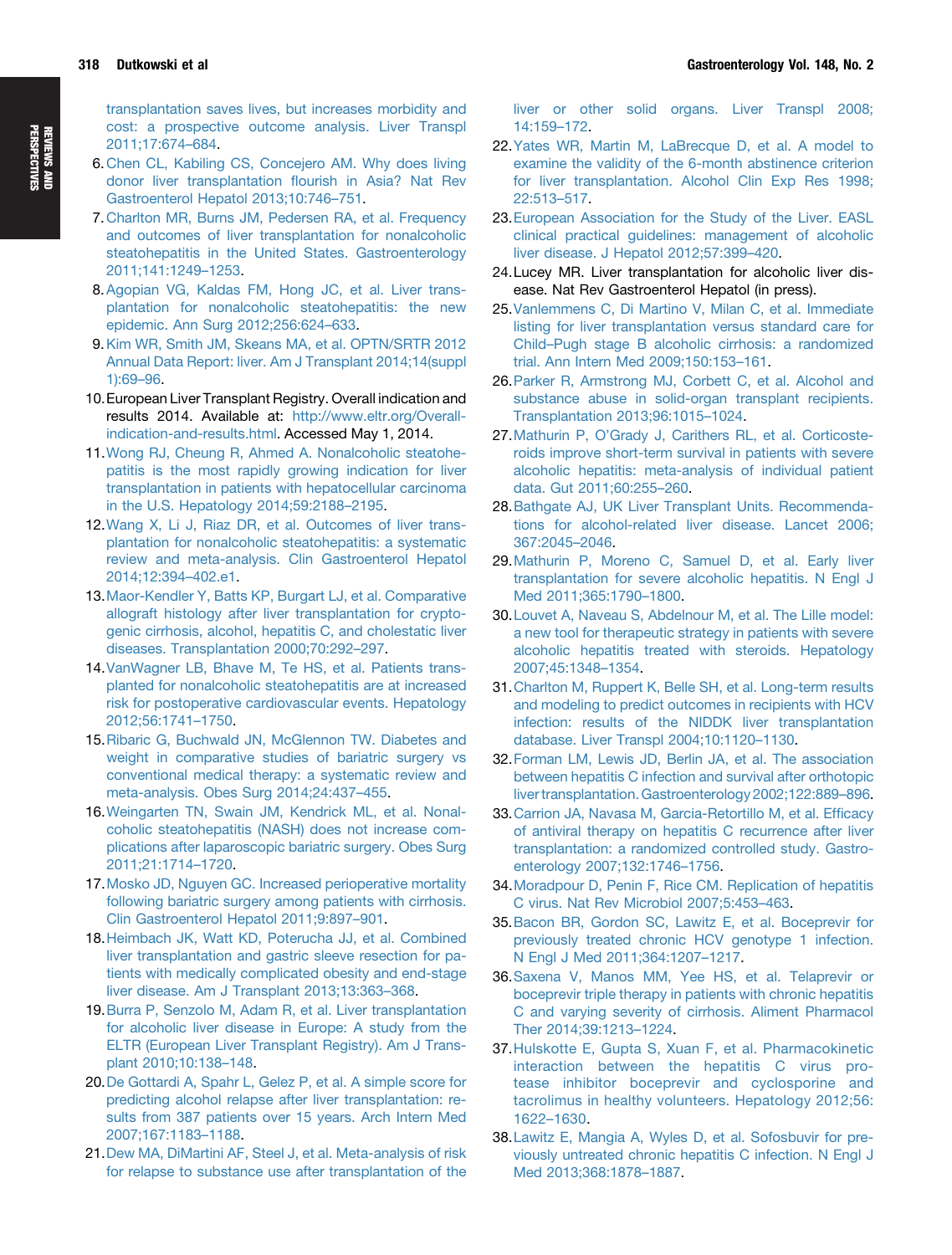- <span id="page-12-0"></span>39.[Zeuzem S, Dusheiko GM, Salupere R, et al. Sofosbuvir](http://refhub.elsevier.com/S0016-5085(14)01088-9/sref37) [and ribavirin in HCV genotypes 2 and 3. N Engl J Med](http://refhub.elsevier.com/S0016-5085(14)01088-9/sref37) [2014;370:1993](http://refhub.elsevier.com/S0016-5085(14)01088-9/sref37)–[2001.](http://refhub.elsevier.com/S0016-5085(14)01088-9/sref37)
- 40.[Curry MP, Forns X, Chung RT, et al. Pretransplant](http://refhub.elsevier.com/S0016-5085(14)01088-9/sref38) [sofosbuvir and ribavirin to prevent recurrence of HCV](http://refhub.elsevier.com/S0016-5085(14)01088-9/sref38) [infection after liver transplantation. Hepatology 2013;](http://refhub.elsevier.com/S0016-5085(14)01088-9/sref38) [58\(suppl 1\):314A](http://refhub.elsevier.com/S0016-5085(14)01088-9/sref38)–[315A.](http://refhub.elsevier.com/S0016-5085(14)01088-9/sref38)
- 41.American Association for the Study of Liver Diseases. Recommendations for testing, managing, and treating hepatitis C 2014. Available at: [www.hcvguidelines.org.](http://www.hcvguidelines.org)
- 42.European Association for the Study of the Liver. Recommendations on treatment of hepatitis C. 2014.
- 43.[Samuel D, Charlton M, Gane E, et al. Sofosbuvir and](http://refhub.elsevier.com/S0016-5085(14)01088-9/sref39) [ribavirin for the treatment of recurrent hepatitis c infection](http://refhub.elsevier.com/S0016-5085(14)01088-9/sref39) [after liver transplantation: results of a prospective,](http://refhub.elsevier.com/S0016-5085(14)01088-9/sref39) [multicenter study. J Hepatol 2014;60\(suppl 1\):S499.](http://refhub.elsevier.com/S0016-5085(14)01088-9/sref39)
- 44.[Forns X, Prieto M, Charlton M, et al. Sofosbuvir](http://refhub.elsevier.com/S0016-5085(14)01088-9/sref40) [compassionate use program for patients with severe](http://refhub.elsevier.com/S0016-5085(14)01088-9/sref40) [recurrent hepatitis C including](http://refhub.elsevier.com/S0016-5085(14)01088-9/sref40) fibrosing cholestatic [hepatitis following liver transplantation. J Hepatol 2014;](http://refhub.elsevier.com/S0016-5085(14)01088-9/sref40) [60\(suppl 1\):S26.](http://refhub.elsevier.com/S0016-5085(14)01088-9/sref40)
- 45.[Afdhal N, Zeuzem S, Kwo P, et al. Ledipasvir and](http://refhub.elsevier.com/S0016-5085(14)01088-9/sref41) [sofosbuvir for untreated HCV genotype 1 infection.](http://refhub.elsevier.com/S0016-5085(14)01088-9/sref41) [N Engl J Med 2014;370:1889](http://refhub.elsevier.com/S0016-5085(14)01088-9/sref41)–[1898](http://refhub.elsevier.com/S0016-5085(14)01088-9/sref41).
- 46.[Afdhal N, Reddy KR, Nelson DR, et al. Ledipasvir and](http://refhub.elsevier.com/S0016-5085(14)01088-9/sref42) [sofosbuvir for previously treated HCV genotype 1 infec](http://refhub.elsevier.com/S0016-5085(14)01088-9/sref42)[tion. N Engl J Med 2014;370:1483](http://refhub.elsevier.com/S0016-5085(14)01088-9/sref42)–[1493](http://refhub.elsevier.com/S0016-5085(14)01088-9/sref42).
- 47.[Poordad F, Hezode C, Trinh R, et al. ABT-450/r-ombi](http://refhub.elsevier.com/S0016-5085(14)01088-9/sref43)[tasvir and dasabuvir with ribavirin for hepatitis C with](http://refhub.elsevier.com/S0016-5085(14)01088-9/sref43) [cirrhosis. N Engl J Med 2014;370:1973](http://refhub.elsevier.com/S0016-5085(14)01088-9/sref43)–[1982.](http://refhub.elsevier.com/S0016-5085(14)01088-9/sref43)
- 48.[Feld JJ, Kowdley KV, Coakley E, et al. Treatment of HCV](http://refhub.elsevier.com/S0016-5085(14)01088-9/sref44) [with ABT-450/r-ombitasvir and dasabuvir with ribavirin.](http://refhub.elsevier.com/S0016-5085(14)01088-9/sref44) [N Engl J Med 2014;370:1594](http://refhub.elsevier.com/S0016-5085(14)01088-9/sref44)–[1603](http://refhub.elsevier.com/S0016-5085(14)01088-9/sref44).
- 49.[Zeuzem S, Jacobson IM, Baykal T, et al. Retreatment of](http://refhub.elsevier.com/S0016-5085(14)01088-9/sref45) [HCV with ABT-450/r-ombitasvir and dasabuvir with](http://refhub.elsevier.com/S0016-5085(14)01088-9/sref45) [ribavirin. N Engl J Med 2014;370:1604](http://refhub.elsevier.com/S0016-5085(14)01088-9/sref45)–[1614](http://refhub.elsevier.com/S0016-5085(14)01088-9/sref45).
- 50.[Gane EJ, Hyland RH, An D, et al. Sofosbuvir/ledipasvir](http://refhub.elsevier.com/S0016-5085(14)01088-9/sref46) fi[xed dose combination is safe and effective in dif](http://refhub.elsevier.com/S0016-5085(14)01088-9/sref46)ficult[to-treat populations including genotype-3 patients,](http://refhub.elsevier.com/S0016-5085(14)01088-9/sref46) [decompensated genotype-1 patients, and genotype-1](http://refhub.elsevier.com/S0016-5085(14)01088-9/sref46) [patients with prior sofosbuvir treatment experience.](http://refhub.elsevier.com/S0016-5085(14)01088-9/sref46) [J Hepatol 2014;60\(suppl 1\):S3](http://refhub.elsevier.com/S0016-5085(14)01088-9/sref46)–[S4.](http://refhub.elsevier.com/S0016-5085(14)01088-9/sref46)
- 51.[Kwo P, Mantry P, Coakley E, et al. Results of the phase 2](http://refhub.elsevier.com/S0016-5085(14)01088-9/sref47) [study M12-999: interferon-free regimen of ABT-450/R/](http://refhub.elsevier.com/S0016-5085(14)01088-9/sref47)  $ABT-267 + ABT-333 + ribavirin$  $ABT-267 + ABT-333 + ribavirin$  $ABT-267 + ABT-333 + ribavirin$  $ABT-267 + ABT-333 + ribavirin$  in liver transplant re[cipients with recurrent HCV genotype 1 infection.](http://refhub.elsevier.com/S0016-5085(14)01088-9/sref47) [J Hepatol 2014;60\(suppl 1\):S47](http://refhub.elsevier.com/S0016-5085(14)01088-9/sref47).
- 52.[Pellicelli AM, Lionetti R, Montalbano M, et al. Sofosbuvir](http://refhub.elsevier.com/S0016-5085(14)01088-9/sref48) [and daclatasvir for recurrent hepatitis C after liver](http://refhub.elsevier.com/S0016-5085(14)01088-9/sref48) [transplantation: potent antiviral activity but lack of clinical](http://refhub.elsevier.com/S0016-5085(14)01088-9/sref48) benefi[t if treatment is given too late. J Hepatol 2014;](http://refhub.elsevier.com/S0016-5085(14)01088-9/sref48) [60\(suppl 1\):S532](http://refhub.elsevier.com/S0016-5085(14)01088-9/sref48)–[S533.](http://refhub.elsevier.com/S0016-5085(14)01088-9/sref48)
- 53.[Fontana RJ, Hughes EA, Bifano M, et al. Sofosbuvir and](http://refhub.elsevier.com/S0016-5085(14)01088-9/sref49) [daclatasvir combination therapy in a liver transplant](http://refhub.elsevier.com/S0016-5085(14)01088-9/sref49) recipient [with severe recurrent cholestatic hepatitis C.](http://refhub.elsevier.com/S0016-5085(14)01088-9/sref49) [Am J Transplant 2013;13:1601](http://refhub.elsevier.com/S0016-5085(14)01088-9/sref49)–[1605.](http://refhub.elsevier.com/S0016-5085(14)01088-9/sref49)
- 54.[Starzl TE, Fung JJ. Themes of liver transplantation.](http://refhub.elsevier.com/S0016-5085(14)01088-9/sref50) [Hepatology 2010;51:1869](http://refhub.elsevier.com/S0016-5085(14)01088-9/sref50)–[1884.](http://refhub.elsevier.com/S0016-5085(14)01088-9/sref50)
- 55.[El-Serag HB. Hepatocellular carcinoma. N Engl J Med](http://refhub.elsevier.com/S0016-5085(14)01088-9/sref51) [2011;365:1118](http://refhub.elsevier.com/S0016-5085(14)01088-9/sref51)–[1127.](http://refhub.elsevier.com/S0016-5085(14)01088-9/sref51)
- 56.[Forner A, Llovet JM, Bruix J. Hepatocellular carcinoma.](http://refhub.elsevier.com/S0016-5085(14)01088-9/sref52) [Lancet 2012;379:1245](http://refhub.elsevier.com/S0016-5085(14)01088-9/sref52)–[1255.](http://refhub.elsevier.com/S0016-5085(14)01088-9/sref52)
- 57.[Gores GJ, Nagorney DM, Rosen CB. Chol](http://refhub.elsevier.com/S0016-5085(14)01088-9/sref53)[angiocarcinoma: is transplantation an option? For](http://refhub.elsevier.com/S0016-5085(14)01088-9/sref53) [whom? J Hepatol 2007;47:455](http://refhub.elsevier.com/S0016-5085(14)01088-9/sref53)–[459](http://refhub.elsevier.com/S0016-5085(14)01088-9/sref53).
- 58.[Darwish Murad S, Kim WR, Harnois DM, et al. Ef](http://refhub.elsevier.com/S0016-5085(14)01088-9/sref54)ficacy [of neoadjuvant chemoradiation, followed by liver trans](http://refhub.elsevier.com/S0016-5085(14)01088-9/sref54)[plantation, for perihilar cholangiocarcinoma at 12 US](http://refhub.elsevier.com/S0016-5085(14)01088-9/sref54) [centers. Gastroenterology 2012;143:88](http://refhub.elsevier.com/S0016-5085(14)01088-9/sref54)–[98.e3; quiz e14](http://refhub.elsevier.com/S0016-5085(14)01088-9/sref54).
- 59.[Wiesner RH, Freeman RB, Mulligan DC. Liver trans](http://refhub.elsevier.com/S0016-5085(14)01088-9/sref55)[plantation for hepatocellular cancer: the impact of the](http://refhub.elsevier.com/S0016-5085(14)01088-9/sref55) [MELD allocation policy. Gastroenterology 2004;127](http://refhub.elsevier.com/S0016-5085(14)01088-9/sref55) [\(suppl 1\):S261](http://refhub.elsevier.com/S0016-5085(14)01088-9/sref55)–[S267.](http://refhub.elsevier.com/S0016-5085(14)01088-9/sref55)
- 60.[Yao FY. Liver transplantation for hepatocellular carci](http://refhub.elsevier.com/S0016-5085(14)01088-9/sref56)[noma: beyond the Milan criteria. Am J Transplant 2008;](http://refhub.elsevier.com/S0016-5085(14)01088-9/sref56) [8:1982](http://refhub.elsevier.com/S0016-5085(14)01088-9/sref56)–[1989.](http://refhub.elsevier.com/S0016-5085(14)01088-9/sref56)
- 61.[Schwartz M. Liver transplantation in patients with hepa](http://refhub.elsevier.com/S0016-5085(14)01088-9/sref57)[tocellular carcinoma. Liver Transpl 2004;10\(suppl 1\):](http://refhub.elsevier.com/S0016-5085(14)01088-9/sref57) [S81](http://refhub.elsevier.com/S0016-5085(14)01088-9/sref57)–[S85](http://refhub.elsevier.com/S0016-5085(14)01088-9/sref57).
- 62.[Samuel D, Colombo M, El-Serag H, et al. Toward opti](http://refhub.elsevier.com/S0016-5085(14)01088-9/sref58)[mizing the indications for orthotopic liver transplantation](http://refhub.elsevier.com/S0016-5085(14)01088-9/sref58) [in hepatocellular carcinoma. Liver Transpl 2011;17\(suppl](http://refhub.elsevier.com/S0016-5085(14)01088-9/sref58) [2\):S6](http://refhub.elsevier.com/S0016-5085(14)01088-9/sref58)–[S13](http://refhub.elsevier.com/S0016-5085(14)01088-9/sref58).
- 63.[Belghiti J, Fuks D. Liver resection and transplantation in](http://refhub.elsevier.com/S0016-5085(14)01088-9/sref59) [hepatocellular carcinoma. Liver Cancer 2012;1:71](http://refhub.elsevier.com/S0016-5085(14)01088-9/sref59)–[82](http://refhub.elsevier.com/S0016-5085(14)01088-9/sref59).
- 64.[Clavien PA, Lesurtel M, Bossuyt PM, et al. Recommen](http://refhub.elsevier.com/S0016-5085(14)01088-9/sref60)[dations for liver transplantation for hepatocellular carci](http://refhub.elsevier.com/S0016-5085(14)01088-9/sref60)[noma: an international consensus conference report.](http://refhub.elsevier.com/S0016-5085(14)01088-9/sref60) [Lancet Oncol 2012;13:e11](http://refhub.elsevier.com/S0016-5085(14)01088-9/sref60)–[e22](http://refhub.elsevier.com/S0016-5085(14)01088-9/sref60).
- 65.[Mazzaferro V, Regalia E, Doci R, et al. Liver trans](http://refhub.elsevier.com/S0016-5085(14)01088-9/sref61)[plantation for the treatment of small hepatocellular car](http://refhub.elsevier.com/S0016-5085(14)01088-9/sref61)[cinomas in patients with cirrhosis. N Engl J Med 1996;](http://refhub.elsevier.com/S0016-5085(14)01088-9/sref61) [334:693](http://refhub.elsevier.com/S0016-5085(14)01088-9/sref61)–[699.](http://refhub.elsevier.com/S0016-5085(14)01088-9/sref61)
- 66.[Mazzaferro V, Llovet JM, Miceli R, et al. Predicting sur](http://refhub.elsevier.com/S0016-5085(14)01088-9/sref62)[vival after liver transplantation in patients with hepato](http://refhub.elsevier.com/S0016-5085(14)01088-9/sref62)[cellular carcinoma beyond the Milan criteria: a](http://refhub.elsevier.com/S0016-5085(14)01088-9/sref62) [retrospective, exploratory analysis. Lancet Oncol 2009;](http://refhub.elsevier.com/S0016-5085(14)01088-9/sref62) [10:35](http://refhub.elsevier.com/S0016-5085(14)01088-9/sref62)–[43](http://refhub.elsevier.com/S0016-5085(14)01088-9/sref62).
- 67.[Mazzaferro V, Bhoori S, Sposito C, et al. Milan criteria in](http://refhub.elsevier.com/S0016-5085(14)01088-9/sref63) [liver transplantation for hepatocellular carcinoma: an](http://refhub.elsevier.com/S0016-5085(14)01088-9/sref63) [evidence-based analysis of 15 years of experience. Liver](http://refhub.elsevier.com/S0016-5085(14)01088-9/sref63) [Transpl 2011;17\(suppl 2\):S44](http://refhub.elsevier.com/S0016-5085(14)01088-9/sref63)–[S57](http://refhub.elsevier.com/S0016-5085(14)01088-9/sref63).
- 68.DuBay [D, Sandroussi C, Sandhu L, et al. Liver trans](http://refhub.elsevier.com/S0016-5085(14)01088-9/sref64)[plantation for advanced hepatocellular carcinoma using](http://refhub.elsevier.com/S0016-5085(14)01088-9/sref64) [poor tumor differentiation on biopsy as an exclusion](http://refhub.elsevier.com/S0016-5085(14)01088-9/sref64) [criterion. Ann Surg 2011;253:166](http://refhub.elsevier.com/S0016-5085(14)01088-9/sref64)–[172.](http://refhub.elsevier.com/S0016-5085(14)01088-9/sref64)
- 69.[Lee SG, Hwang S, Moon DB, et al. Expanded indication](http://refhub.elsevier.com/S0016-5085(14)01088-9/sref65) [criteria of living donor liver transplantation for hepato](http://refhub.elsevier.com/S0016-5085(14)01088-9/sref65)[cellular carcinoma at one large-volume center. Liver](http://refhub.elsevier.com/S0016-5085(14)01088-9/sref65) [Transpl 2008;14:935](http://refhub.elsevier.com/S0016-5085(14)01088-9/sref65)–[945.](http://refhub.elsevier.com/S0016-5085(14)01088-9/sref65)
- 70.[Yao FY, Ferrell L, Bass NM, et al. Liver transplantation for](http://refhub.elsevier.com/S0016-5085(14)01088-9/sref66) [hepatocellular carcinoma: expansion of the tumor size](http://refhub.elsevier.com/S0016-5085(14)01088-9/sref66) [limits does not adversely impact survival. Hepatology](http://refhub.elsevier.com/S0016-5085(14)01088-9/sref66) [2001;33:1394](http://refhub.elsevier.com/S0016-5085(14)01088-9/sref66)–[1403](http://refhub.elsevier.com/S0016-5085(14)01088-9/sref66).
- 71.[Yao FY, Xiao L, Bass NM, et al. Liver transplantation for](http://refhub.elsevier.com/S0016-5085(14)01088-9/sref67) [hepatocellular carcinoma: validation of the UCSF](http://refhub.elsevier.com/S0016-5085(14)01088-9/sref67)[expanded criteria based on preoperative imaging. Am J](http://refhub.elsevier.com/S0016-5085(14)01088-9/sref67) [Transplant 2007;7:2587](http://refhub.elsevier.com/S0016-5085(14)01088-9/sref67)–[2596](http://refhub.elsevier.com/S0016-5085(14)01088-9/sref67).
- 72.[Duffy JP, Vardanian A, Benjamin E, et al. Liver trans](http://refhub.elsevier.com/S0016-5085(14)01088-9/sref68)[plantation criteria for hepatocellular carcinoma should be](http://refhub.elsevier.com/S0016-5085(14)01088-9/sref68)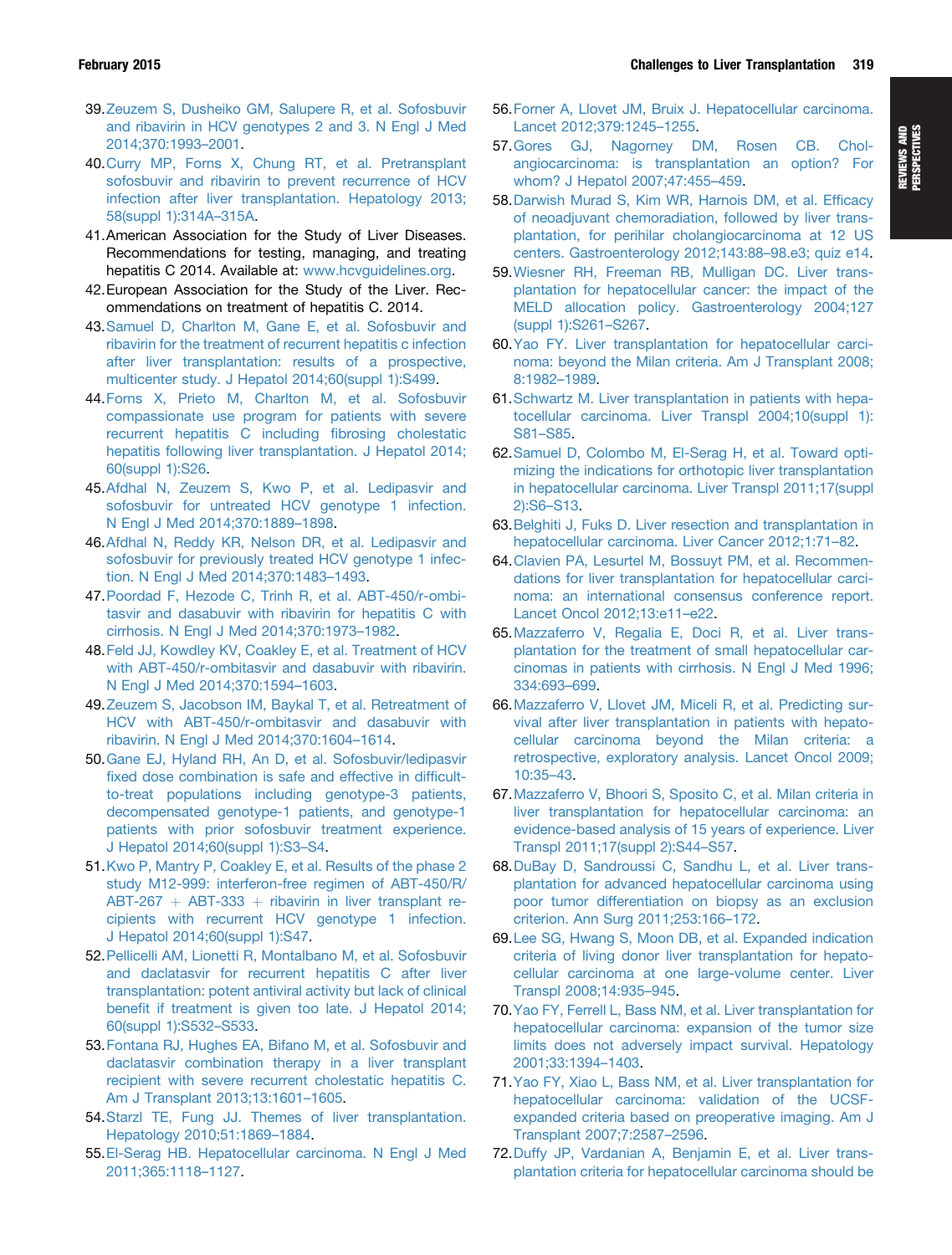<span id="page-13-0"></span>[expanded: a 22-year experience with 467 patients at](http://refhub.elsevier.com/S0016-5085(14)01088-9/sref68) [UCLA. Ann Surg 2007;246:502](http://refhub.elsevier.com/S0016-5085(14)01088-9/sref68)–[509; discussion](http://refhub.elsevier.com/S0016-5085(14)01088-9/sref68) [509](http://refhub.elsevier.com/S0016-5085(14)01088-9/sref68)–[511.](http://refhub.elsevier.com/S0016-5085(14)01088-9/sref68)

- 73.[Decaens T, Roudot-Thoraval F, Hadni-Bresson S, et al.](http://refhub.elsevier.com/S0016-5085(14)01088-9/sref69) [Impact of UCSF criteria according to pre- and post-OLT](http://refhub.elsevier.com/S0016-5085(14)01088-9/sref69) [tumor features: analysis of 479 patients listed for HCC](http://refhub.elsevier.com/S0016-5085(14)01088-9/sref69) [with a short waiting time. Liver Transpl 2006;12:](http://refhub.elsevier.com/S0016-5085(14)01088-9/sref69) [1761](http://refhub.elsevier.com/S0016-5085(14)01088-9/sref69)–[1769](http://refhub.elsevier.com/S0016-5085(14)01088-9/sref69).
- 74.[Yao FY, Hirose R, LaBerge JM, et al. A prospective study](http://refhub.elsevier.com/S0016-5085(14)01088-9/sref70) [on downstaging of hepatocellular carcinoma prior to liver](http://refhub.elsevier.com/S0016-5085(14)01088-9/sref70) [transplantation. Liver Transpl 2005;11:1505](http://refhub.elsevier.com/S0016-5085(14)01088-9/sref70)–[1514.](http://refhub.elsevier.com/S0016-5085(14)01088-9/sref70)
- 75.D'[Amico F, Schwartz M, Vitale A, et al. Predicting](http://refhub.elsevier.com/S0016-5085(14)01088-9/sref71) [recurrence after liver transplantation in patients with he](http://refhub.elsevier.com/S0016-5085(14)01088-9/sref71)[patocellular carcinoma exceeding the up-to-seven](http://refhub.elsevier.com/S0016-5085(14)01088-9/sref71) [criteria. Liver Transpl 2009;15:1278](http://refhub.elsevier.com/S0016-5085(14)01088-9/sref71)–[1287.](http://refhub.elsevier.com/S0016-5085(14)01088-9/sref71)
- 76.[Sugawara Y, Tamura S, Makuuchi M. Living donor liver](http://refhub.elsevier.com/S0016-5085(14)01088-9/sref72) [transplantation for hepatocellular carcinoma: Tokyo](http://refhub.elsevier.com/S0016-5085(14)01088-9/sref72) [University series. Dig Dis 2007;25:310](http://refhub.elsevier.com/S0016-5085(14)01088-9/sref72)–[312](http://refhub.elsevier.com/S0016-5085(14)01088-9/sref72).
- 77.[Zheng SS, Xu X, Wu J, et al. Liver transplantation for](http://refhub.elsevier.com/S0016-5085(14)01088-9/sref73) [hepatocellular carcinoma: Hangzhou experiences.](http://refhub.elsevier.com/S0016-5085(14)01088-9/sref73) [Transplantation 2008;85:1726](http://refhub.elsevier.com/S0016-5085(14)01088-9/sref73)–[1732](http://refhub.elsevier.com/S0016-5085(14)01088-9/sref73).
- 78.[Takada Y, Uemoto S. Liver transplantation for hepato](http://refhub.elsevier.com/S0016-5085(14)01088-9/sref74)[cellular carcinoma: the Kyoto experience. J Hepatobiliary](http://refhub.elsevier.com/S0016-5085(14)01088-9/sref74) [Pancreat Sci 2010;17:527](http://refhub.elsevier.com/S0016-5085(14)01088-9/sref74)–[532](http://refhub.elsevier.com/S0016-5085(14)01088-9/sref74).
- 79.[Lee S, Ahn C, Ha T, et al. Liver transplantation for](http://refhub.elsevier.com/S0016-5085(14)01088-9/sref75) [hepatocellular carcinoma: Korean experience.](http://refhub.elsevier.com/S0016-5085(14)01088-9/sref75) [J Hepatobiliary Pancreat Sci 2010;17:539](http://refhub.elsevier.com/S0016-5085(14)01088-9/sref75)–[547.](http://refhub.elsevier.com/S0016-5085(14)01088-9/sref75)
- 80.[Llovet JM, Schwartz M, Mazzaferro V. Resection and](http://refhub.elsevier.com/S0016-5085(14)01088-9/sref76) [liver transplantation for hepatocellular carcinoma. Semin](http://refhub.elsevier.com/S0016-5085(14)01088-9/sref76) [Liver Dis 2005;25:181](http://refhub.elsevier.com/S0016-5085(14)01088-9/sref76)–[200.](http://refhub.elsevier.com/S0016-5085(14)01088-9/sref76)
- 81.[Hwang S, Lee SG, Lee YJ, et al. Lessons learned from](http://refhub.elsevier.com/S0016-5085(14)01088-9/sref77) [1,000 living donor liver transplantations in a single center:](http://refhub.elsevier.com/S0016-5085(14)01088-9/sref77) [how to make living donations safe. Liver Transpl 2006;](http://refhub.elsevier.com/S0016-5085(14)01088-9/sref77) [12:920](http://refhub.elsevier.com/S0016-5085(14)01088-9/sref77)–[927.](http://refhub.elsevier.com/S0016-5085(14)01088-9/sref77)
- 82.[Todo S, Furukawa H, Japanese Study Group on Organ](http://refhub.elsevier.com/S0016-5085(14)01088-9/sref78) [Transplantation. Living donor liver transplantation for](http://refhub.elsevier.com/S0016-5085(14)01088-9/sref78) [adult patients with hepatocellular carcinoma: experience](http://refhub.elsevier.com/S0016-5085(14)01088-9/sref78) [in Japan. Ann Surg 2004;240:451](http://refhub.elsevier.com/S0016-5085(14)01088-9/sref78)–[459; discussion](http://refhub.elsevier.com/S0016-5085(14)01088-9/sref78) [459](http://refhub.elsevier.com/S0016-5085(14)01088-9/sref78)–[461.](http://refhub.elsevier.com/S0016-5085(14)01088-9/sref78)
- 83.[Hwang S, Lee SG, Joh JW, et al. Liver transplantation](http://refhub.elsevier.com/S0016-5085(14)01088-9/sref79) [for adult patients with hepatocellular carcinoma in](http://refhub.elsevier.com/S0016-5085(14)01088-9/sref79) [Korea: comparison between cadaveric donor and living](http://refhub.elsevier.com/S0016-5085(14)01088-9/sref79) [donor liver transplantations. Liver Transpl 2005;](http://refhub.elsevier.com/S0016-5085(14)01088-9/sref79) [11:1265](http://refhub.elsevier.com/S0016-5085(14)01088-9/sref79)–[1272.](http://refhub.elsevier.com/S0016-5085(14)01088-9/sref79)
- 84.[Lo CM, Fan ST, Liu CL, et al. Living donor versus](http://refhub.elsevier.com/S0016-5085(14)01088-9/sref80) [deceased donor liver transplantation for early irresect](http://refhub.elsevier.com/S0016-5085(14)01088-9/sref80)[able hepatocellular carcinoma. Br J Surg 2007;94:78](http://refhub.elsevier.com/S0016-5085(14)01088-9/sref80)–[86.](http://refhub.elsevier.com/S0016-5085(14)01088-9/sref80)
- 85.[Ghobrial RM, Freise CE, Trotter JF, et al. Donor morbidity](http://refhub.elsevier.com/S0016-5085(14)01088-9/sref81) [after living donation for liver transplantation. Gastroen](http://refhub.elsevier.com/S0016-5085(14)01088-9/sref81)[terology 2008;135:468](http://refhub.elsevier.com/S0016-5085(14)01088-9/sref81)–[476](http://refhub.elsevier.com/S0016-5085(14)01088-9/sref81).
- 86.Pomfret [EA, Lodge JP, Villamil FG, et al. Should we use](http://refhub.elsevier.com/S0016-5085(14)01088-9/sref82) [living donor grafts for patients with hepatocellular carci](http://refhub.elsevier.com/S0016-5085(14)01088-9/sref82)[noma? Ethical considerations. Liver Transpl 2011;](http://refhub.elsevier.com/S0016-5085(14)01088-9/sref82) [17\(suppl 2\):S128](http://refhub.elsevier.com/S0016-5085(14)01088-9/sref82)–[S132.](http://refhub.elsevier.com/S0016-5085(14)01088-9/sref82)
- 87.[Nakeeb A, Pitt HA, Sohn TA, et al. Cholangiocarcinoma.](http://refhub.elsevier.com/S0016-5085(14)01088-9/sref83) [A spectrum of intrahepatic, perihilar, and distal tumors.](http://refhub.elsevier.com/S0016-5085(14)01088-9/sref83) [Ann Surg 1996;224:463](http://refhub.elsevier.com/S0016-5085(14)01088-9/sref83)–[473; discussion 473](http://refhub.elsevier.com/S0016-5085(14)01088-9/sref83)–[475](http://refhub.elsevier.com/S0016-5085(14)01088-9/sref83).
- 88.[Blechacz B, Komuta M, Roskams T, et al. Clinical diag](http://refhub.elsevier.com/S0016-5085(14)01088-9/sref84)[nosis and staging of cholangiocarcinoma. Nat Rev](http://refhub.elsevier.com/S0016-5085(14)01088-9/sref84) [Gastroenterol Hepatol 2011;8:512](http://refhub.elsevier.com/S0016-5085(14)01088-9/sref84)–[522](http://refhub.elsevier.com/S0016-5085(14)01088-9/sref84).
- 89.[DeOliveira ML, Cunningham SC, Cameron JL, et al.](http://refhub.elsevier.com/S0016-5085(14)01088-9/sref85) [Cholangiocarcinoma: thirty-one-year experience with](http://refhub.elsevier.com/S0016-5085(14)01088-9/sref85) [564 patients at a single institution. Ann Surg 2007;](http://refhub.elsevier.com/S0016-5085(14)01088-9/sref85) [245:755](http://refhub.elsevier.com/S0016-5085(14)01088-9/sref85)–[762.](http://refhub.elsevier.com/S0016-5085(14)01088-9/sref85)
- 90.[Hong JC, Petrowsky H, Kaldas FM, et al. Predictive index](http://refhub.elsevier.com/S0016-5085(14)01088-9/sref86) [for tumor recurrence after liver transplantation for locally](http://refhub.elsevier.com/S0016-5085(14)01088-9/sref86) [advanced intrahepatic and hilar cholangiocarcinoma.](http://refhub.elsevier.com/S0016-5085(14)01088-9/sref86) [J Am Coll Surg 2011;212:514](http://refhub.elsevier.com/S0016-5085(14)01088-9/sref86)–[520; discussion 520](http://refhub.elsevier.com/S0016-5085(14)01088-9/sref86)–[521.](http://refhub.elsevier.com/S0016-5085(14)01088-9/sref86)
- 91.[Hong JC, Jones CM, Duffy JP, et al. Comparative anal](http://refhub.elsevier.com/S0016-5085(14)01088-9/sref87)[ysis of resection and liver transplantation for intrahepatic](http://refhub.elsevier.com/S0016-5085(14)01088-9/sref87) [and hilar cholangiocarcinoma: a 24-year experience in a](http://refhub.elsevier.com/S0016-5085(14)01088-9/sref87) [single center. Arch Surg 2011;146:683](http://refhub.elsevier.com/S0016-5085(14)01088-9/sref87)–[689.](http://refhub.elsevier.com/S0016-5085(14)01088-9/sref87)
- 92.[Fu BS, Zhang T, Li H, et al. The role of liver trans](http://refhub.elsevier.com/S0016-5085(14)01088-9/sref88)[plantation for intrahepatic cholangiocarcinoma: a single](http://refhub.elsevier.com/S0016-5085(14)01088-9/sref88)[center experience. Eur Surg Res 2011;47:218](http://refhub.elsevier.com/S0016-5085(14)01088-9/sref88)–[221](http://refhub.elsevier.com/S0016-5085(14)01088-9/sref88).
- 93.[Sotiropoulos GC, Kaiser GM, Lang H, et al. Liver trans](http://refhub.elsevier.com/S0016-5085(14)01088-9/sref89)[plantation as a primary indication for intrahepatic chol](http://refhub.elsevier.com/S0016-5085(14)01088-9/sref89)[angiocarcinoma: a single-center experience. Transplant](http://refhub.elsevier.com/S0016-5085(14)01088-9/sref89) [Proc 2008;40:3194](http://refhub.elsevier.com/S0016-5085(14)01088-9/sref89)–[3195.](http://refhub.elsevier.com/S0016-5085(14)01088-9/sref89)
- 94.[Sapisochin G, Rodriguez de Lope C, Gastaca M, et al.](http://refhub.elsevier.com/S0016-5085(14)01088-9/sref90) "Very early" [intrahepatic cholangiocarcinoma in cirrhotic](http://refhub.elsevier.com/S0016-5085(14)01088-9/sref90) [patients: should liver transplantation be reconsidered in](http://refhub.elsevier.com/S0016-5085(14)01088-9/sref90) [these patients? Am J Transplant 2014;14:660](http://refhub.elsevier.com/S0016-5085(14)01088-9/sref90)–[667](http://refhub.elsevier.com/S0016-5085(14)01088-9/sref90).
- 95.[Sapisochin G, Fidelman N, Roberts JP, et al. Mixed he](http://refhub.elsevier.com/S0016-5085(14)01088-9/sref91)[patocellular cholangiocarcinoma and intrahepatic chol](http://refhub.elsevier.com/S0016-5085(14)01088-9/sref91)[angiocarcinoma in patients undergoing transplantation](http://refhub.elsevier.com/S0016-5085(14)01088-9/sref91) [for hepatocellular carcinoma. Liver Transpl 2011;](http://refhub.elsevier.com/S0016-5085(14)01088-9/sref91) [17:934](http://refhub.elsevier.com/S0016-5085(14)01088-9/sref91)–[942](http://refhub.elsevier.com/S0016-5085(14)01088-9/sref91).
- 96.[Robles R, Figueras J, Turrion VS, et al. Spanish experi](http://refhub.elsevier.com/S0016-5085(14)01088-9/sref92)[ence in liver transplantation for hilar and peripheral](http://refhub.elsevier.com/S0016-5085(14)01088-9/sref92) [cholangiocarcinoma. Ann Surg 2004;239:265](http://refhub.elsevier.com/S0016-5085(14)01088-9/sref92)–[271](http://refhub.elsevier.com/S0016-5085(14)01088-9/sref92).
- 97.[Ghali P, Marotta PJ, Yoshida EM, et al. Liver trans](http://refhub.elsevier.com/S0016-5085(14)01088-9/sref93)[plantation for incidental cholangiocarcinoma: analysis of](http://refhub.elsevier.com/S0016-5085(14)01088-9/sref93) [the Canadian experience. Liver Transpl 2005;](http://refhub.elsevier.com/S0016-5085(14)01088-9/sref93) [11:1412](http://refhub.elsevier.com/S0016-5085(14)01088-9/sref93)–[1416](http://refhub.elsevier.com/S0016-5085(14)01088-9/sref93).
- 98.[Rea DJ, Heimbach JK, Rosen CB, et al. Liver trans](http://refhub.elsevier.com/S0016-5085(14)01088-9/sref94)[plantation with neoadjuvant chemoradiation is more](http://refhub.elsevier.com/S0016-5085(14)01088-9/sref94) [effective than resection for hilar cholangiocarcinoma.](http://refhub.elsevier.com/S0016-5085(14)01088-9/sref94) [Ann Surg 2005;242:451](http://refhub.elsevier.com/S0016-5085(14)01088-9/sref94)–[458; discussion 458](http://refhub.elsevier.com/S0016-5085(14)01088-9/sref94)–[461](http://refhub.elsevier.com/S0016-5085(14)01088-9/sref94).
- 99.Sudan [D, DeRoover A, Chinnakotla S, et al. Radio](http://refhub.elsevier.com/S0016-5085(14)01088-9/sref95)[chemotherapy and transplantation allow long-term sur](http://refhub.elsevier.com/S0016-5085(14)01088-9/sref95)[vival for nonresectable hilar cholangiocarcinoma. Am J](http://refhub.elsevier.com/S0016-5085(14)01088-9/sref95) [Transplant 2002;2:774](http://refhub.elsevier.com/S0016-5085(14)01088-9/sref95)–[779](http://refhub.elsevier.com/S0016-5085(14)01088-9/sref95).
- 100[.Gores GJ, Gish RG, Sudan D, et al. Model for end-stage](http://refhub.elsevier.com/S0016-5085(14)01088-9/sref96) [liver disease \(MELD\) exception for cholangiocarcinoma](http://refhub.elsevier.com/S0016-5085(14)01088-9/sref96) [or biliary dysplasia. Liver Transpl 2006;12\(suppl](http://refhub.elsevier.com/S0016-5085(14)01088-9/sref96) [3\):S95](http://refhub.elsevier.com/S0016-5085(14)01088-9/sref96)–[S97.](http://refhub.elsevier.com/S0016-5085(14)01088-9/sref96)
- 101[.Rizvi S, Gores GJ. Pathogenesis, diagnosis, and man](http://refhub.elsevier.com/S0016-5085(14)01088-9/sref97)[agement of cholangiocarcinoma. Gastroenterology 2013;](http://refhub.elsevier.com/S0016-5085(14)01088-9/sref97) [145:1215](http://refhub.elsevier.com/S0016-5085(14)01088-9/sref97)–[1229.](http://refhub.elsevier.com/S0016-5085(14)01088-9/sref97)
- 102[.Deoliveira ML, Schulick RD, Nimura Y, et al. New staging](http://refhub.elsevier.com/S0016-5085(14)01088-9/sref98) [system and a registry for perihilar cholangiocarcinoma.](http://refhub.elsevier.com/S0016-5085(14)01088-9/sref98) [Hepatology 2011;53:1363](http://refhub.elsevier.com/S0016-5085(14)01088-9/sref98)–[1371.](http://refhub.elsevier.com/S0016-5085(14)01088-9/sref98)
- 103[.Wiesner R, Edwards E, Freeman R, et al. Model for end](http://refhub.elsevier.com/S0016-5085(14)01088-9/sref99)[stage liver disease \(MELD\) and allocation of donor livers.](http://refhub.elsevier.com/S0016-5085(14)01088-9/sref99) [Gastroenterology 2003;124:91](http://refhub.elsevier.com/S0016-5085(14)01088-9/sref99)–[96](http://refhub.elsevier.com/S0016-5085(14)01088-9/sref99).
- 104[.Kamath PS, Kim WR. The model for end-stage liver](http://refhub.elsevier.com/S0016-5085(14)01088-9/sref100) [disease \(MELD\). Hepatology 2007;45:797](http://refhub.elsevier.com/S0016-5085(14)01088-9/sref100)–[805.](http://refhub.elsevier.com/S0016-5085(14)01088-9/sref100)
- 105[.Weismuller TJ, Fikatas P, Schmidt J, et al. Multicentric](http://refhub.elsevier.com/S0016-5085(14)01088-9/sref101) [evaluation of model for end-stage liver disease-based](http://refhub.elsevier.com/S0016-5085(14)01088-9/sref101)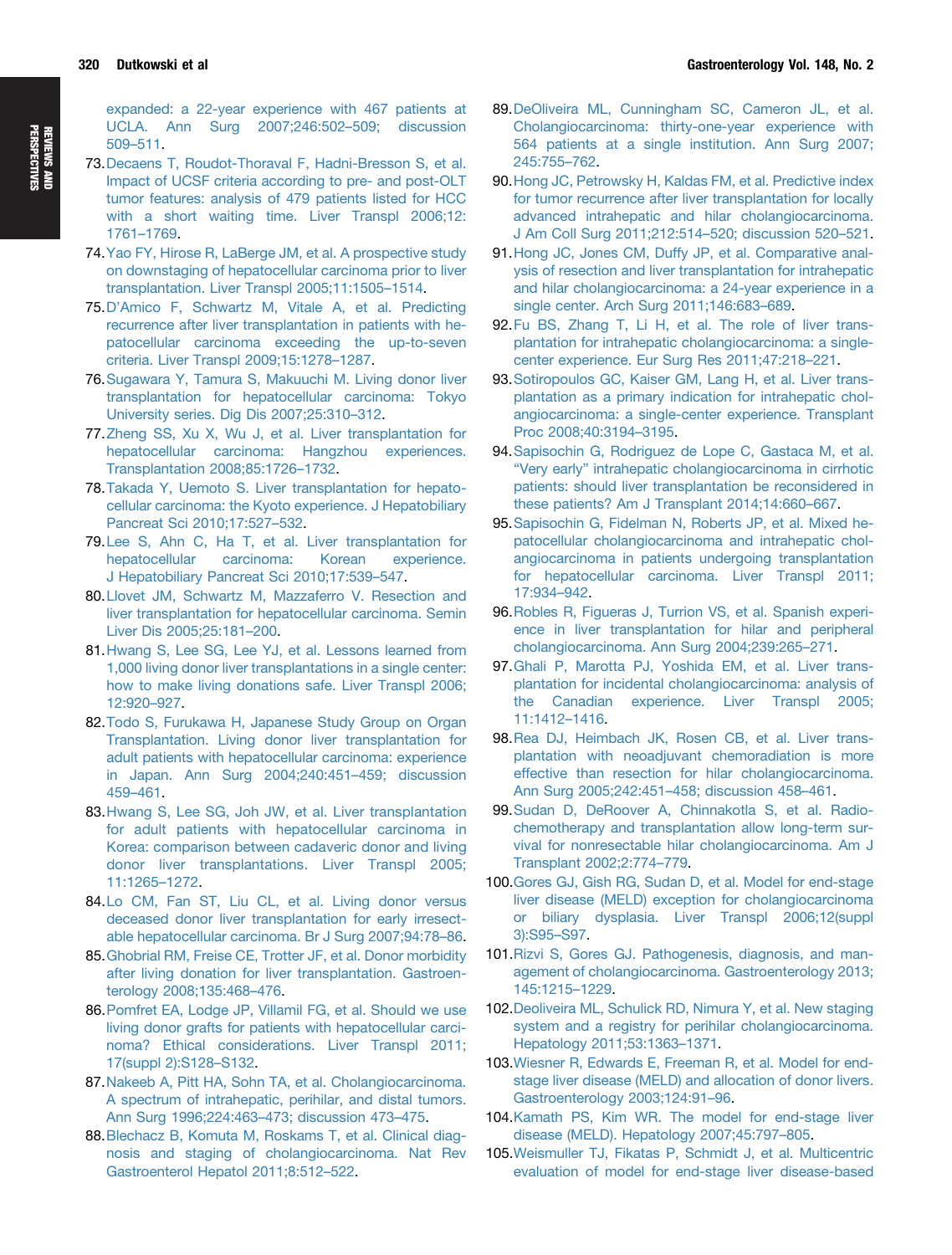<span id="page-14-0"></span>[allocation and survival after liver transplantation in](http://refhub.elsevier.com/S0016-5085(14)01088-9/sref101) [Germany](http://refhub.elsevier.com/S0016-5085(14)01088-9/sref101)–[limitations of the](http://refhub.elsevier.com/S0016-5085(14)01088-9/sref101) 'sickest first'-concept. [Transpl Int 2011;24:91](http://refhub.elsevier.com/S0016-5085(14)01088-9/sref101)–[99.](http://refhub.elsevier.com/S0016-5085(14)01088-9/sref101)

- 106.Dutkowski P, Oberkofl[er CE, Slankamenac K, et al. Are](http://refhub.elsevier.com/S0016-5085(14)01088-9/sref102) [there better guidelines for allocation in liver trans](http://refhub.elsevier.com/S0016-5085(14)01088-9/sref102)[plantation? A novel score targeting justice and utility in](http://refhub.elsevier.com/S0016-5085(14)01088-9/sref102) [the model for end-stage liver disease era. Ann Surg](http://refhub.elsevier.com/S0016-5085(14)01088-9/sref102) [2011;254:745](http://refhub.elsevier.com/S0016-5085(14)01088-9/sref102)–[753; discussion 753.](http://refhub.elsevier.com/S0016-5085(14)01088-9/sref102)
- 107[.Merion RM, Schaubel DE, Dykstra DM, et al. The survival](http://refhub.elsevier.com/S0016-5085(14)01088-9/sref103) benefi[t of liver transplantation. Am J Transplant 2005;](http://refhub.elsevier.com/S0016-5085(14)01088-9/sref103) [5:307](http://refhub.elsevier.com/S0016-5085(14)01088-9/sref103)–[313.](http://refhub.elsevier.com/S0016-5085(14)01088-9/sref103)
- 108[.Schaubel DE, Guidinger MK, Biggins SW, et al. Survival](http://refhub.elsevier.com/S0016-5085(14)01088-9/sref104) benefi[t-based deceased-donor liver allocation. Am J](http://refhub.elsevier.com/S0016-5085(14)01088-9/sref104) [Transplant 2009;9:970](http://refhub.elsevier.com/S0016-5085(14)01088-9/sref104)–[981](http://refhub.elsevier.com/S0016-5085(14)01088-9/sref104).
- 109[.Neuberger J. What is the real gain after liver trans](http://refhub.elsevier.com/S0016-5085(14)01088-9/sref105)[plantation? Liver Transpl 2009;15\(suppl 2\):S1](http://refhub.elsevier.com/S0016-5085(14)01088-9/sref105)–[S5.](http://refhub.elsevier.com/S0016-5085(14)01088-9/sref105)
- 110[.Briceno J, Ciria R, de la Mata M. Donor-recipient matching:](http://refhub.elsevier.com/S0016-5085(14)01088-9/sref106) [myths and realities. J Hepatol 2013;58:811](http://refhub.elsevier.com/S0016-5085(14)01088-9/sref106)–[820](http://refhub.elsevier.com/S0016-5085(14)01088-9/sref106).
- 111[.Roels L, Rahmel A. The European experience. Transpl Int](http://refhub.elsevier.com/S0016-5085(14)01088-9/sref107) [2011;24:350](http://refhub.elsevier.com/S0016-5085(14)01088-9/sref107)–[367](http://refhub.elsevier.com/S0016-5085(14)01088-9/sref107).
- 112[.Peralta C, Jimenez-Castro MB, Gracia-Sancho J. He](http://refhub.elsevier.com/S0016-5085(14)01088-9/sref108)[patic ischemia and reperfusion injury: effects on the liver](http://refhub.elsevier.com/S0016-5085(14)01088-9/sref108) [sinusoidal milieu. J Hepatol 2013;59:1094](http://refhub.elsevier.com/S0016-5085(14)01088-9/sref108)–[1106](http://refhub.elsevier.com/S0016-5085(14)01088-9/sref108).
- 113[.Busuttil RW, Tanaka K. The utility of marginal donors in](http://refhub.elsevier.com/S0016-5085(14)01088-9/sref109) [liver transplantation. Liver Transpl 2003;9:651](http://refhub.elsevier.com/S0016-5085(14)01088-9/sref109)–[663](http://refhub.elsevier.com/S0016-5085(14)01088-9/sref109).
- 114[.Nocito A, El-Badry AM, Clavien PA. When is steatosis too](http://refhub.elsevier.com/S0016-5085(14)01088-9/sref110) [much for transplantation? J Hepatol 2006;45:494](http://refhub.elsevier.com/S0016-5085(14)01088-9/sref110)–[499.](http://refhub.elsevier.com/S0016-5085(14)01088-9/sref110)
- 115[.Spitzer AL, Lao OB, Dick AA, et al. The biopsied donor](http://refhub.elsevier.com/S0016-5085(14)01088-9/sref111) [liver: incorporating macrosteatosis into high-risk donor](http://refhub.elsevier.com/S0016-5085(14)01088-9/sref111) [assessment. Liver Transpl 2010;16:874](http://refhub.elsevier.com/S0016-5085(14)01088-9/sref111)–[884](http://refhub.elsevier.com/S0016-5085(14)01088-9/sref111).
- 116[.Dutkowski P, Schlegel A, Slankamenac K, et al. The use](http://refhub.elsevier.com/S0016-5085(14)01088-9/sref112) [of fatty liver grafts in modern allocation systems: risk](http://refhub.elsevier.com/S0016-5085(14)01088-9/sref112) [assessment by the balance of risk \(BAR\) score. Ann Surg](http://refhub.elsevier.com/S0016-5085(14)01088-9/sref112) [2012;256:861](http://refhub.elsevier.com/S0016-5085(14)01088-9/sref112)–[868; discussion 868](http://refhub.elsevier.com/S0016-5085(14)01088-9/sref112)–[869](http://refhub.elsevier.com/S0016-5085(14)01088-9/sref112).
- 117[.Mathur AK, Heimbach J, Stef](http://refhub.elsevier.com/S0016-5085(14)01088-9/sref113)fick DE, et al. Donation after [cardiac death liver transplantation: predictors of](http://refhub.elsevier.com/S0016-5085(14)01088-9/sref113) [outcome. Am J Transplant 2010;10:2512](http://refhub.elsevier.com/S0016-5085(14)01088-9/sref113)–[2519](http://refhub.elsevier.com/S0016-5085(14)01088-9/sref113).
- 118.Taner [CB, Bulatao IG, Perry DK, et al. Asystole to cross](http://refhub.elsevier.com/S0016-5085(14)01088-9/sref114)[clamp period predicts development of biliary complica](http://refhub.elsevier.com/S0016-5085(14)01088-9/sref114)[tions in liver transplantation using donation after cardiac](http://refhub.elsevier.com/S0016-5085(14)01088-9/sref114) [death donors. Transpl Int 2012;25:838](http://refhub.elsevier.com/S0016-5085(14)01088-9/sref114)–[846](http://refhub.elsevier.com/S0016-5085(14)01088-9/sref114).
- 119[.Feng S, Goodrich NP, Bragg-Gresham JL, et al. Char](http://refhub.elsevier.com/S0016-5085(14)01088-9/sref115)[acteristics associated with liver graft failure: the concept](http://refhub.elsevier.com/S0016-5085(14)01088-9/sref115) [of a donor risk index. Am J Transplant 2006;6:783](http://refhub.elsevier.com/S0016-5085(14)01088-9/sref115)–[790](http://refhub.elsevier.com/S0016-5085(14)01088-9/sref115).
- 120[.Braat AE, Blok JJ, Putter H, et al. The Eurotransplant](http://refhub.elsevier.com/S0016-5085(14)01088-9/sref116) [donor risk index in liver transplantation: ET-DRI. Am J](http://refhub.elsevier.com/S0016-5085(14)01088-9/sref116) [Transplant 2012;12:2789](http://refhub.elsevier.com/S0016-5085(14)01088-9/sref116)–[2796.](http://refhub.elsevier.com/S0016-5085(14)01088-9/sref116)
- 121[.Halldorson JB, Bakthavatsalam R, Fix O, et al. D-MELD,](http://refhub.elsevier.com/S0016-5085(14)01088-9/sref117) [a simple predictor of post liver transplant mortality for](http://refhub.elsevier.com/S0016-5085(14)01088-9/sref117) [optimization of donor/recipient matching. Am J Trans](http://refhub.elsevier.com/S0016-5085(14)01088-9/sref117)[plant 2009;9:318](http://refhub.elsevier.com/S0016-5085(14)01088-9/sref117)–[326.](http://refhub.elsevier.com/S0016-5085(14)01088-9/sref117)
- 122[.Avolio AW, Halldorson JB, Burra P, et al. Balancing](http://refhub.elsevier.com/S0016-5085(14)01088-9/sref118) [utility and need by means of donor-to-recipient match](http://refhub.elsevier.com/S0016-5085(14)01088-9/sref118)[ing: a challenging problem. Am J Transplant 2013;](http://refhub.elsevier.com/S0016-5085(14)01088-9/sref118) [13:522](http://refhub.elsevier.com/S0016-5085(14)01088-9/sref118)–[523.](http://refhub.elsevier.com/S0016-5085(14)01088-9/sref118)
- 123[.Rana A, Hardy MA, Halazun KJ, et al. Survival outcomes](http://refhub.elsevier.com/S0016-5085(14)01088-9/sref119) [following liver transplantation \(SOFT\) score: a novel](http://refhub.elsevier.com/S0016-5085(14)01088-9/sref119) [method to predict patient survival following liver trans](http://refhub.elsevier.com/S0016-5085(14)01088-9/sref119)[plantation. Am J Transplant 2008;8:2537](http://refhub.elsevier.com/S0016-5085(14)01088-9/sref119)–[2546](http://refhub.elsevier.com/S0016-5085(14)01088-9/sref119).
- 124[.Rana A, Jie T, Porubsky M, et al. The survival outcomes](http://refhub.elsevier.com/S0016-5085(14)01088-9/sref120) [following liver transplantation \(SOFT\) score: validation](http://refhub.elsevier.com/S0016-5085(14)01088-9/sref120) [with contemporaneous data and strati](http://refhub.elsevier.com/S0016-5085(14)01088-9/sref120)fication of high-risk [cohorts. Clin Transplant 2013;27:627](http://refhub.elsevier.com/S0016-5085(14)01088-9/sref120)–[632.](http://refhub.elsevier.com/S0016-5085(14)01088-9/sref120)
- 125[.Ghobrial RM, Gornbein J, Steadman R, et al. Pretrans](http://refhub.elsevier.com/S0016-5085(14)01088-9/sref121)[plant model to predict posttransplant survival in liver](http://refhub.elsevier.com/S0016-5085(14)01088-9/sref121) [transplant patients. Ann Surg 2002;236:315](http://refhub.elsevier.com/S0016-5085(14)01088-9/sref121)–[322; dis](http://refhub.elsevier.com/S0016-5085(14)01088-9/sref121)[cussion 322](http://refhub.elsevier.com/S0016-5085(14)01088-9/sref121)–[323](http://refhub.elsevier.com/S0016-5085(14)01088-9/sref121).
- 126[.Petrowsky H, Rana A, Kaldas FM, et al. Liver trans](http://refhub.elsevier.com/S0016-5085(14)01088-9/sref122)[plantation in highest acuity recipients: identifying factors](http://refhub.elsevier.com/S0016-5085(14)01088-9/sref122) [to avoid futility. Ann Surg 2014;259:1186](http://refhub.elsevier.com/S0016-5085(14)01088-9/sref122)–[1194.](http://refhub.elsevier.com/S0016-5085(14)01088-9/sref122)
- 127[.Attia M, Silva MA, Mirza DF. The marginal liver donor](http://refhub.elsevier.com/S0016-5085(14)01088-9/sref123)—[an](http://refhub.elsevier.com/S0016-5085(14)01088-9/sref123) [update. Transpl Int 2008;21:713](http://refhub.elsevier.com/S0016-5085(14)01088-9/sref123)–[724.](http://refhub.elsevier.com/S0016-5085(14)01088-9/sref123)
- 128[.Monbaliu D, Brassil J. Machine perfusion of the liver:](http://refhub.elsevier.com/S0016-5085(14)01088-9/sref124) [past, present and future. Curr Opin Organ Transplant](http://refhub.elsevier.com/S0016-5085(14)01088-9/sref124) [2010;15:160](http://refhub.elsevier.com/S0016-5085(14)01088-9/sref124)–[166](http://refhub.elsevier.com/S0016-5085(14)01088-9/sref124).
- 129[.Bae C, Henry SD, Guarrera JV. Is extracorporeal hypo](http://refhub.elsevier.com/S0016-5085(14)01088-9/sref125)[thermic machine perfusion of the liver better than the](http://refhub.elsevier.com/S0016-5085(14)01088-9/sref125) 'good old icebox'[? Curr Opin Organ Transplant 2012;](http://refhub.elsevier.com/S0016-5085(14)01088-9/sref125) [17:137](http://refhub.elsevier.com/S0016-5085(14)01088-9/sref125)–[142](http://refhub.elsevier.com/S0016-5085(14)01088-9/sref125).
- 130[.Minor T, Paul A. Hypothermic reconditioning in organ](http://refhub.elsevier.com/S0016-5085(14)01088-9/sref126) [transplantation. Curr Opin Organ Transplant 2013;](http://refhub.elsevier.com/S0016-5085(14)01088-9/sref126) [18:161](http://refhub.elsevier.com/S0016-5085(14)01088-9/sref126)–[167](http://refhub.elsevier.com/S0016-5085(14)01088-9/sref126).
- 131.Op [den Dries S, Karimian N, Porte RJ. Normothermic](http://refhub.elsevier.com/S0016-5085(14)01088-9/sref127) [machine perfusion of discarded liver grafts. Am J](http://refhub.elsevier.com/S0016-5085(14)01088-9/sref127) [Transplant 2013;13:2504.](http://refhub.elsevier.com/S0016-5085(14)01088-9/sref127)
- 132[.Bellomo R, Marino B, Starkey G, et al. Normothermic](http://refhub.elsevier.com/S0016-5085(14)01088-9/sref128) [extracorporeal human liver perfusion following donation](http://refhub.elsevier.com/S0016-5085(14)01088-9/sref128) [after cardiac death. Crit Care Resusc 2013;15:78](http://refhub.elsevier.com/S0016-5085(14)01088-9/sref128)–[82](http://refhub.elsevier.com/S0016-5085(14)01088-9/sref128).
- 133.BBC News Health. "Warmed liver"transplant first. Available at: [www.bbc.com/news/health-21788533.](http://www.bbc.com/news/health-21788533)
- 134[.Fondevila C, Hessheimer AJ, Flores E, et al. Applicability](http://refhub.elsevier.com/S0016-5085(14)01088-9/sref129) [and results of Maastricht type 2 donation after cardiac](http://refhub.elsevier.com/S0016-5085(14)01088-9/sref129) [death liver transplantation. Am J Transplant 2012;](http://refhub.elsevier.com/S0016-5085(14)01088-9/sref129) [12:162](http://refhub.elsevier.com/S0016-5085(14)01088-9/sref129)–[170.](http://refhub.elsevier.com/S0016-5085(14)01088-9/sref129)
- 135[.Bruinsma BG, Berendsen TA, Izamis ML, et al. Determi](http://refhub.elsevier.com/S0016-5085(14)01088-9/sref130)[nation and extension of the limits to static cold storage](http://refhub.elsevier.com/S0016-5085(14)01088-9/sref130) [using subnormothermic machine perfusion. Int J Artif](http://refhub.elsevier.com/S0016-5085(14)01088-9/sref130) [Organs 2013;36:775](http://refhub.elsevier.com/S0016-5085(14)01088-9/sref130)–[780](http://refhub.elsevier.com/S0016-5085(14)01088-9/sref130).
- 136[.Guarrera JV, Estevez J, Boykin J, et al. Hypothermic](http://refhub.elsevier.com/S0016-5085(14)01088-9/sref131) [machine perfusion of liver grafts for transplantation:](http://refhub.elsevier.com/S0016-5085(14)01088-9/sref131) [technical development in human discard and miniature](http://refhub.elsevier.com/S0016-5085(14)01088-9/sref131) [swine models. Transplant Proc 2005;37:323](http://refhub.elsevier.com/S0016-5085(14)01088-9/sref131)–[325.](http://refhub.elsevier.com/S0016-5085(14)01088-9/sref131)
- 137[.Guarrera JV, Henry SD, Samstein B, et al. Hypothermic](http://refhub.elsevier.com/S0016-5085(14)01088-9/sref132) [machine preservation in human liver transplantation: the](http://refhub.elsevier.com/S0016-5085(14)01088-9/sref132) fi[rst clinical series. Am J Transplant 2010;10:372](http://refhub.elsevier.com/S0016-5085(14)01088-9/sref132)–[381](http://refhub.elsevier.com/S0016-5085(14)01088-9/sref132).
- 138[.Jomaa A, Gurusamy K, Siriwardana PN, et al. Does hy](http://refhub.elsevier.com/S0016-5085(14)01088-9/sref133)[pothermic machine perfusion of human donor livers](http://refhub.elsevier.com/S0016-5085(14)01088-9/sref133) [affect risks of sinusoidal endothelial injury and microbial](http://refhub.elsevier.com/S0016-5085(14)01088-9/sref133) [infection? A feasibility study assessing](http://refhub.elsevier.com/S0016-5085(14)01088-9/sref133) flow parameters, [sterility, and sinusoidal endothelial ultrastructure. Trans](http://refhub.elsevier.com/S0016-5085(14)01088-9/sref133)[plant Proc 2013;45:1677](http://refhub.elsevier.com/S0016-5085(14)01088-9/sref133)–[1683](http://refhub.elsevier.com/S0016-5085(14)01088-9/sref133).
- 139[.Monbaliu D, Liu Q, Libbrecht L, et al. Preserving the](http://refhub.elsevier.com/S0016-5085(14)01088-9/sref134) [morphology and evaluating the quality of liver grafts by](http://refhub.elsevier.com/S0016-5085(14)01088-9/sref134) [hypothermic machine perfusion: a proof-of-concept](http://refhub.elsevier.com/S0016-5085(14)01088-9/sref134) [study using discarded human livers. Liver Transpl 2012;](http://refhub.elsevier.com/S0016-5085(14)01088-9/sref134) [18:1495](http://refhub.elsevier.com/S0016-5085(14)01088-9/sref134)–[1507.](http://refhub.elsevier.com/S0016-5085(14)01088-9/sref134)
- 140[.Vekemans K, van Pelt J, Komuta M, et al. Attempt to](http://refhub.elsevier.com/S0016-5085(14)01088-9/sref135) [rescue discarded human liver grafts by end ischemic](http://refhub.elsevier.com/S0016-5085(14)01088-9/sref135)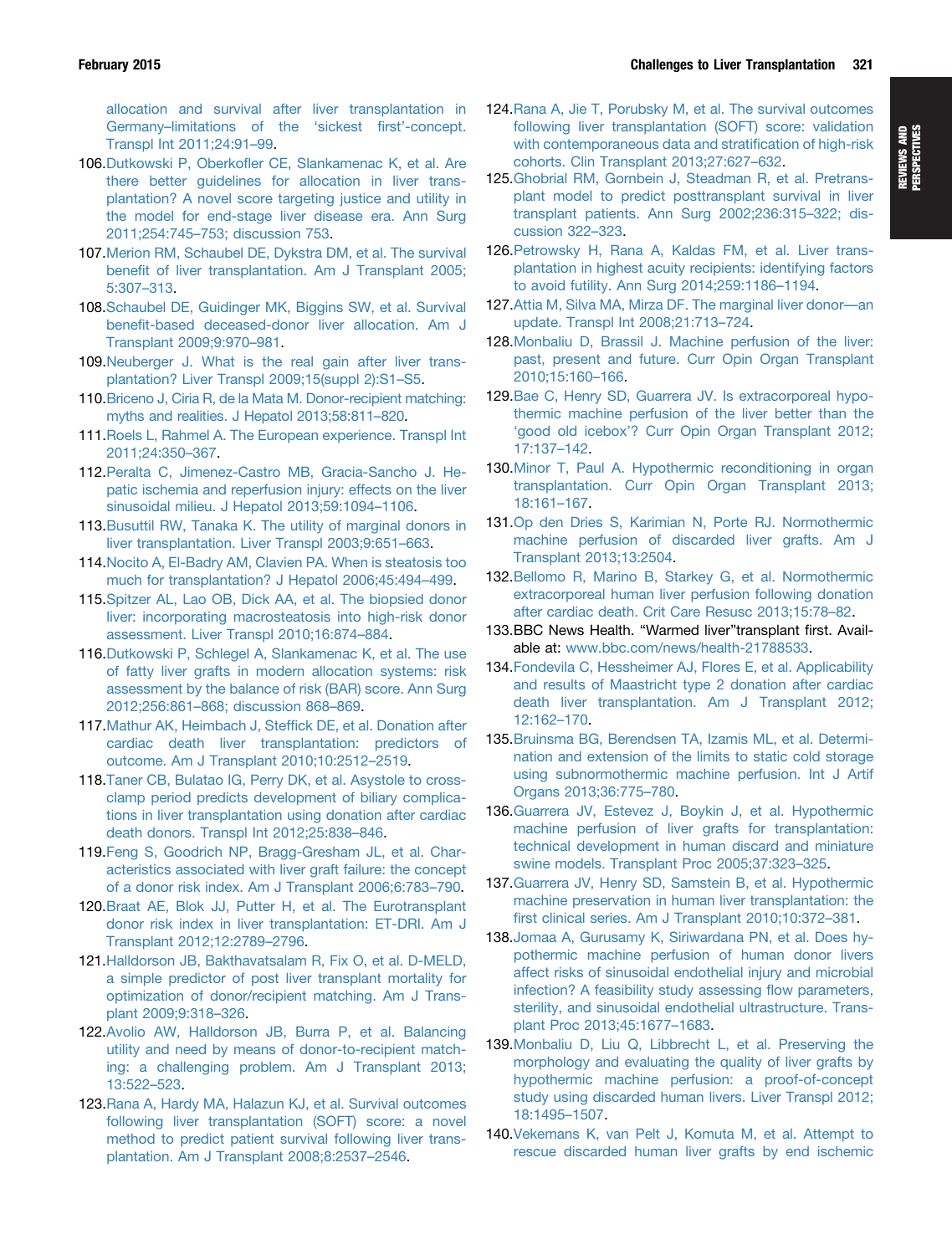<span id="page-15-0"></span>[hypothermic oxygenated machine perfusion. Transplant](http://refhub.elsevier.com/S0016-5085(14)01088-9/sref135) [Proc 2011;43:3455](http://refhub.elsevier.com/S0016-5085(14)01088-9/sref135)–[3459.](http://refhub.elsevier.com/S0016-5085(14)01088-9/sref135)

- 141[.Dutkowski P, Odermatt B, Heinrich T, et al. Hypothermic](http://refhub.elsevier.com/S0016-5085(14)01088-9/sref136) [oscillating liver perfusion stimulates ATP synthesis prior](http://refhub.elsevier.com/S0016-5085(14)01088-9/sref136) [to transplantation. J Surg Res 1998;80:365](http://refhub.elsevier.com/S0016-5085(14)01088-9/sref136)–[372](http://refhub.elsevier.com/S0016-5085(14)01088-9/sref136).
- 142[.Dutkowski P, Graf R, Clavien PA. Rescue of the cold](http://refhub.elsevier.com/S0016-5085(14)01088-9/sref137) [preserved rat liver by hypothermic oxygenated machine](http://refhub.elsevier.com/S0016-5085(14)01088-9/sref137) [perfusion. Am J Transplant 2006;6:903](http://refhub.elsevier.com/S0016-5085(14)01088-9/sref137)–[912](http://refhub.elsevier.com/S0016-5085(14)01088-9/sref137).
- 143[.Dutkowski P, Furrer K, Tian Y, et al. Novel short-term](http://refhub.elsevier.com/S0016-5085(14)01088-9/sref138) [hypothermic oxygenated perfusion \(HOPE\) system pre](http://refhub.elsevier.com/S0016-5085(14)01088-9/sref138)[vents injury in rat liver graft from non-heart beating](http://refhub.elsevier.com/S0016-5085(14)01088-9/sref138) [donor. Ann Surg 2006;244:968](http://refhub.elsevier.com/S0016-5085(14)01088-9/sref138)–[976; discussion](http://refhub.elsevier.com/S0016-5085(14)01088-9/sref138) [976](http://refhub.elsevier.com/S0016-5085(14)01088-9/sref138)–[977.](http://refhub.elsevier.com/S0016-5085(14)01088-9/sref138)
- 144[.de Rougemont O, Breitenstein S, Leskosek B, et al. One](http://refhub.elsevier.com/S0016-5085(14)01088-9/sref139) [hour hypothermic oxygenated perfusion \(HOPE\) protects](http://refhub.elsevier.com/S0016-5085(14)01088-9/sref139) [nonviable liver allografts donated after cardiac death.](http://refhub.elsevier.com/S0016-5085(14)01088-9/sref139) [Ann Surg 2009;250:674](http://refhub.elsevier.com/S0016-5085(14)01088-9/sref139)–[683](http://refhub.elsevier.com/S0016-5085(14)01088-9/sref139).
- 145[.Schlegel A, Graf R, Clavien PA, et al. Hypothermic](http://refhub.elsevier.com/S0016-5085(14)01088-9/sref140) [oxygenated perfusion \(HOPE\) protects from biliary injury](http://refhub.elsevier.com/S0016-5085(14)01088-9/sref140) [in a rodent model of DCD liver transplantation. J Hepatol](http://refhub.elsevier.com/S0016-5085(14)01088-9/sref140) [2013;59:984](http://refhub.elsevier.com/S0016-5085(14)01088-9/sref140)–[991](http://refhub.elsevier.com/S0016-5085(14)01088-9/sref140).
- 146[.Dutkowski P, Schlegel A, de Oliveira M, et al. HOPE for](http://refhub.elsevier.com/S0016-5085(14)01088-9/sref141) [human liver grafts obtained from donors after cardiac](http://refhub.elsevier.com/S0016-5085(14)01088-9/sref141) [death. J Hepatol 2014;60:765](http://refhub.elsevier.com/S0016-5085(14)01088-9/sref141)–[772.](http://refhub.elsevier.com/S0016-5085(14)01088-9/sref141)
- 147[.Pomfret EA, Sung RS, Allan J, et al. Solving the organ](http://refhub.elsevier.com/S0016-5085(14)01088-9/sref142) [shortage crisis: the 7th annual American Society of](http://refhub.elsevier.com/S0016-5085(14)01088-9/sref142) Transplant Surgeons' [State-of-the-Art Winter Sympo](http://refhub.elsevier.com/S0016-5085(14)01088-9/sref142)[sium. Am J Transplant 2008;8:745](http://refhub.elsevier.com/S0016-5085(14)01088-9/sref142)–[752](http://refhub.elsevier.com/S0016-5085(14)01088-9/sref142).
- 148[.Lee SG. Living-donor liver transplantation in adults. Br](http://refhub.elsevier.com/S0016-5085(14)01088-9/sref143) [Med Bull 2010;94:33](http://refhub.elsevier.com/S0016-5085(14)01088-9/sref143)–[48.](http://refhub.elsevier.com/S0016-5085(14)01088-9/sref143)
- 149[.Berg CL, Gillespie BW, Merion RM, et al. Improvement in](http://refhub.elsevier.com/S0016-5085(14)01088-9/sref144) [survival associated with adult-to-adult living donor liver](http://refhub.elsevier.com/S0016-5085(14)01088-9/sref144) [transplantation. Gastroenterology 2007;133:1806](http://refhub.elsevier.com/S0016-5085(14)01088-9/sref144)–[1813](http://refhub.elsevier.com/S0016-5085(14)01088-9/sref144).
- 150[.Harihara Y, Makuuchi M, Kawarasaki H, et al. Initial](http://refhub.elsevier.com/S0016-5085(14)01088-9/sref145) [experience with living-related liver transplantation at the](http://refhub.elsevier.com/S0016-5085(14)01088-9/sref145) [University of Tokyo. Transplant Proc 1998;30:129](http://refhub.elsevier.com/S0016-5085(14)01088-9/sref145)–[131](http://refhub.elsevier.com/S0016-5085(14)01088-9/sref145).
- 151[.Waki K, Sugawara Y, Mizuta K, et al. Living-donor liver](http://refhub.elsevier.com/S0016-5085(14)01088-9/sref146) [transplantation at the University of Tokyo, 1996-2011:](http://refhub.elsevier.com/S0016-5085(14)01088-9/sref146) [the impact of HLA matching and a positive crossmatch](http://refhub.elsevier.com/S0016-5085(14)01088-9/sref146) [on long-term survival and tolerance. Clin Transpl](http://refhub.elsevier.com/S0016-5085(14)01088-9/sref146) [2011:223](http://refhub.elsevier.com/S0016-5085(14)01088-9/sref146)–[235.](http://refhub.elsevier.com/S0016-5085(14)01088-9/sref146)
- 152[.Muzaale AD, Dagher NN, Montgomery RA, et al. Esti](http://refhub.elsevier.com/S0016-5085(14)01088-9/sref147)[mates of early death, acute liver failure, and long-term](http://refhub.elsevier.com/S0016-5085(14)01088-9/sref147) [mortality among live liver donors. Gastroenterology](http://refhub.elsevier.com/S0016-5085(14)01088-9/sref147) [2012;142:273](http://refhub.elsevier.com/S0016-5085(14)01088-9/sref147)–[280](http://refhub.elsevier.com/S0016-5085(14)01088-9/sref147).
- 153[.Ringe B, Strong RW. The dilemma of living liver donor](http://refhub.elsevier.com/S0016-5085(14)01088-9/sref148) [death: to report or not to report? Transplantation 2008;](http://refhub.elsevier.com/S0016-5085(14)01088-9/sref148) [85:790](http://refhub.elsevier.com/S0016-5085(14)01088-9/sref148)–[793](http://refhub.elsevier.com/S0016-5085(14)01088-9/sref148).
- 154[.Abradelo M, Sanabria R, Caso O, et al. Split liver trans](http://refhub.elsevier.com/S0016-5085(14)01088-9/sref149)[plantation: where? when? how? Transplant Proc 2012;](http://refhub.elsevier.com/S0016-5085(14)01088-9/sref149) [44:1513](http://refhub.elsevier.com/S0016-5085(14)01088-9/sref149)–[1516.](http://refhub.elsevier.com/S0016-5085(14)01088-9/sref149)
- 155.Lee [KW, Cameron AM, Maley WR, et al. Factors affecting](http://refhub.elsevier.com/S0016-5085(14)01088-9/sref150) [graft survival after adult/child split-liver transplantation:](http://refhub.elsevier.com/S0016-5085(14)01088-9/sref150) [analysis of the UNOS/OPTN data base. Am J Transplant](http://refhub.elsevier.com/S0016-5085(14)01088-9/sref150) [2008;8:1186](http://refhub.elsevier.com/S0016-5085(14)01088-9/sref150)–[1196](http://refhub.elsevier.com/S0016-5085(14)01088-9/sref150).
- 156[.Renz JF, Emond JC, Yersiz H, et al. Split-liver trans](http://refhub.elsevier.com/S0016-5085(14)01088-9/sref151)[plantation in the United States: outcomes of a national](http://refhub.elsevier.com/S0016-5085(14)01088-9/sref151) [survey. Ann Surg 2004;239:172](http://refhub.elsevier.com/S0016-5085(14)01088-9/sref151)–[181.](http://refhub.elsevier.com/S0016-5085(14)01088-9/sref151)
- 157[.Breitenstein S, Apestegui C, Petrowsky H, et al.](http://refhub.elsevier.com/S0016-5085(14)01088-9/sref152) "State of the art" [in liver resection and living donor liver](http://refhub.elsevier.com/S0016-5085(14)01088-9/sref152)

[transplantation: a worldwide survey of 100 liver centers.](http://refhub.elsevier.com/S0016-5085(14)01088-9/sref152) [World J Surg 2009;33:797](http://refhub.elsevier.com/S0016-5085(14)01088-9/sref152)–[803.](http://refhub.elsevier.com/S0016-5085(14)01088-9/sref152)

- 158[.Taub R. Liver regeneration: from myth to mechanism. Nat](http://refhub.elsevier.com/S0016-5085(14)01088-9/sref153) [Rev Mol Cell Biol 2004;5:836](http://refhub.elsevier.com/S0016-5085(14)01088-9/sref153)–[847](http://refhub.elsevier.com/S0016-5085(14)01088-9/sref153).
- 159[.Duncan AW, Dorrell C, Grompe M. Stem cells and liver](http://refhub.elsevier.com/S0016-5085(14)01088-9/sref154) [regeneration. Gastroenterology 2009;137:466](http://refhub.elsevier.com/S0016-5085(14)01088-9/sref154)–[481](http://refhub.elsevier.com/S0016-5085(14)01088-9/sref154).
- 160[.Michalopoulos GK. Principles of liver regeneration and](http://refhub.elsevier.com/S0016-5085(14)01088-9/sref155) [growth homeostasis. Compr Physiol 2013;3:485](http://refhub.elsevier.com/S0016-5085(14)01088-9/sref155)–[513.](http://refhub.elsevier.com/S0016-5085(14)01088-9/sref155)
- 161[.Dahm F, Georgiev P, Clavien PA. Small-for-size syn](http://refhub.elsevier.com/S0016-5085(14)01088-9/sref156)[drome after partial liver transplantation: de](http://refhub.elsevier.com/S0016-5085(14)01088-9/sref156)finition, [mechanisms of disease and clinical implications. Am J](http://refhub.elsevier.com/S0016-5085(14)01088-9/sref156) [Transplant 2005;5:2605](http://refhub.elsevier.com/S0016-5085(14)01088-9/sref156)–[2610](http://refhub.elsevier.com/S0016-5085(14)01088-9/sref156).
- 162[.Bolognesi M, Sacerdoti D, Bombonato G, et al. Change](http://refhub.elsevier.com/S0016-5085(14)01088-9/sref157) in portal fl[ow after liver transplantation: effect on hepatic](http://refhub.elsevier.com/S0016-5085(14)01088-9/sref157) [arterial resistance indices and role of spleen size. Hep](http://refhub.elsevier.com/S0016-5085(14)01088-9/sref157)[atology 2002;35:601](http://refhub.elsevier.com/S0016-5085(14)01088-9/sref157)–[608.](http://refhub.elsevier.com/S0016-5085(14)01088-9/sref157)
- 163[.Ueno S, Kobayashi Y, Kurita K, et al. Effect of prior](http://refhub.elsevier.com/S0016-5085(14)01088-9/sref158) [portosystemic shunt on early hepatic hemodynamics](http://refhub.elsevier.com/S0016-5085(14)01088-9/sref158) [and sinusoids following 84% hepatectomy in dogs. Res](http://refhub.elsevier.com/S0016-5085(14)01088-9/sref158) [Exp Med \(Berl\) 1995;195:1](http://refhub.elsevier.com/S0016-5085(14)01088-9/sref158)–[8](http://refhub.elsevier.com/S0016-5085(14)01088-9/sref158).
- 164[.Demetris AJ, Kelly DM, Eghtesad B, et al. Pathophysio](http://refhub.elsevier.com/S0016-5085(14)01088-9/sref159)[logic observations and histopathologic recognition of the](http://refhub.elsevier.com/S0016-5085(14)01088-9/sref159) [portal hyperperfusion or small-for-size syndrome. Am J](http://refhub.elsevier.com/S0016-5085(14)01088-9/sref159) [Surg Pathol 2006;30:986](http://refhub.elsevier.com/S0016-5085(14)01088-9/sref159)–[993](http://refhub.elsevier.com/S0016-5085(14)01088-9/sref159).
- 165[.Lehmann K, Tschuor C, Rickenbacher A, et al. Liver](http://refhub.elsevier.com/S0016-5085(14)01088-9/sref160) [failure after extended hepatectomy in mice is mediated](http://refhub.elsevier.com/S0016-5085(14)01088-9/sref160) [by a p21-dependent barrier to liver regeneration.](http://refhub.elsevier.com/S0016-5085(14)01088-9/sref160) [Gastroenterology 2012;143:1609](http://refhub.elsevier.com/S0016-5085(14)01088-9/sref160)–[1619.e4](http://refhub.elsevier.com/S0016-5085(14)01088-9/sref160).
- 166[.Sato Y, Ichida T, Yamamoto S, et al. Shear stress theory](http://refhub.elsevier.com/S0016-5085(14)01088-9/sref161) [and small-for-size graft in adult living related liver trans](http://refhub.elsevier.com/S0016-5085(14)01088-9/sref161)[plantation. Transplant Proc 2003;35:78](http://refhub.elsevier.com/S0016-5085(14)01088-9/sref161).
- 167[.Boillot O, Delafosse B, Mechet I, et al. Small-for-size](http://refhub.elsevier.com/S0016-5085(14)01088-9/sref162) [partial liver graft in an adult recipient;a new transplant](http://refhub.elsevier.com/S0016-5085(14)01088-9/sref162) [technique. Lancet 2002;359:406](http://refhub.elsevier.com/S0016-5085(14)01088-9/sref162)–[407.](http://refhub.elsevier.com/S0016-5085(14)01088-9/sref162)
- 168[.Ogura Y, Hori T, El Moghazy WM, et al. Portal pressure](http://refhub.elsevier.com/S0016-5085(14)01088-9/sref163) <15 [mm Hg is a key for successful adult living donor liver](http://refhub.elsevier.com/S0016-5085(14)01088-9/sref163) [transplantation utilizing smaller grafts than before. Liver](http://refhub.elsevier.com/S0016-5085(14)01088-9/sref163) [Transpl 2010;16:718](http://refhub.elsevier.com/S0016-5085(14)01088-9/sref163)–[728.](http://refhub.elsevier.com/S0016-5085(14)01088-9/sref163)
- 169[.Clavien PA, Selzner M, Rudiger HA, et al. A prospective](http://refhub.elsevier.com/S0016-5085(14)01088-9/sref164) [randomized study in 100 consecutive patients undergo](http://refhub.elsevier.com/S0016-5085(14)01088-9/sref164)[ing major liver resection with versus without ischemic](http://refhub.elsevier.com/S0016-5085(14)01088-9/sref164) [preconditioning. Ann Surg 2003;238:843](http://refhub.elsevier.com/S0016-5085(14)01088-9/sref164)–[850; discus](http://refhub.elsevier.com/S0016-5085(14)01088-9/sref164)[sion 851](http://refhub.elsevier.com/S0016-5085(14)01088-9/sref164)–[852](http://refhub.elsevier.com/S0016-5085(14)01088-9/sref164).
- 170. Petrowsky H, McCormack L, Trujillo M, et al. A prospective, [randomized, controlled trial comparing intermittent portal](http://refhub.elsevier.com/S0016-5085(14)01088-9/sref165) [triad clamping versus ischemic preconditioning with](http://refhub.elsevier.com/S0016-5085(14)01088-9/sref165) [continuous clamping for major liver resection. Ann Surg](http://refhub.elsevier.com/S0016-5085(14)01088-9/sref165) [2006;244:921](http://refhub.elsevier.com/S0016-5085(14)01088-9/sref165)–[928; discussion 928](http://refhub.elsevier.com/S0016-5085(14)01088-9/sref165)–[930](http://refhub.elsevier.com/S0016-5085(14)01088-9/sref165).
- 171[.Wang M, Shen J, Feng B, et al. Remote ischemic pre](http://refhub.elsevier.com/S0016-5085(14)01088-9/sref166)[conditioning promotes early liver cell proliferation in a rat](http://refhub.elsevier.com/S0016-5085(14)01088-9/sref166) [model of small-for-size liver transplantation. J Surg Res](http://refhub.elsevier.com/S0016-5085(14)01088-9/sref166) [2013;179:e245](http://refhub.elsevier.com/S0016-5085(14)01088-9/sref166)–[e253.](http://refhub.elsevier.com/S0016-5085(14)01088-9/sref166)
- 172[.Jaeschke H, Woolbright BL. Current strategies to mini](http://refhub.elsevier.com/S0016-5085(14)01088-9/sref167)[mize hepatic ischemia-reperfusion injury by targeting](http://refhub.elsevier.com/S0016-5085(14)01088-9/sref167) [reactive oxygen species. Transplant Rev \(Orlando\) 2012;](http://refhub.elsevier.com/S0016-5085(14)01088-9/sref167) [26:103](http://refhub.elsevier.com/S0016-5085(14)01088-9/sref167)–[114.](http://refhub.elsevier.com/S0016-5085(14)01088-9/sref167)
- 173[.Beck-Schimmer B, Breitenstein S, Urech S, et al.](http://refhub.elsevier.com/S0016-5085(14)01088-9/sref168) [A randomized controlled trial on pharmacological pre](http://refhub.elsevier.com/S0016-5085(14)01088-9/sref168)[conditioning in liver surgery using a volatile anesthetic.](http://refhub.elsevier.com/S0016-5085(14)01088-9/sref168) [Ann Surg 2008;248:909](http://refhub.elsevier.com/S0016-5085(14)01088-9/sref168)–[918](http://refhub.elsevier.com/S0016-5085(14)01088-9/sref168).